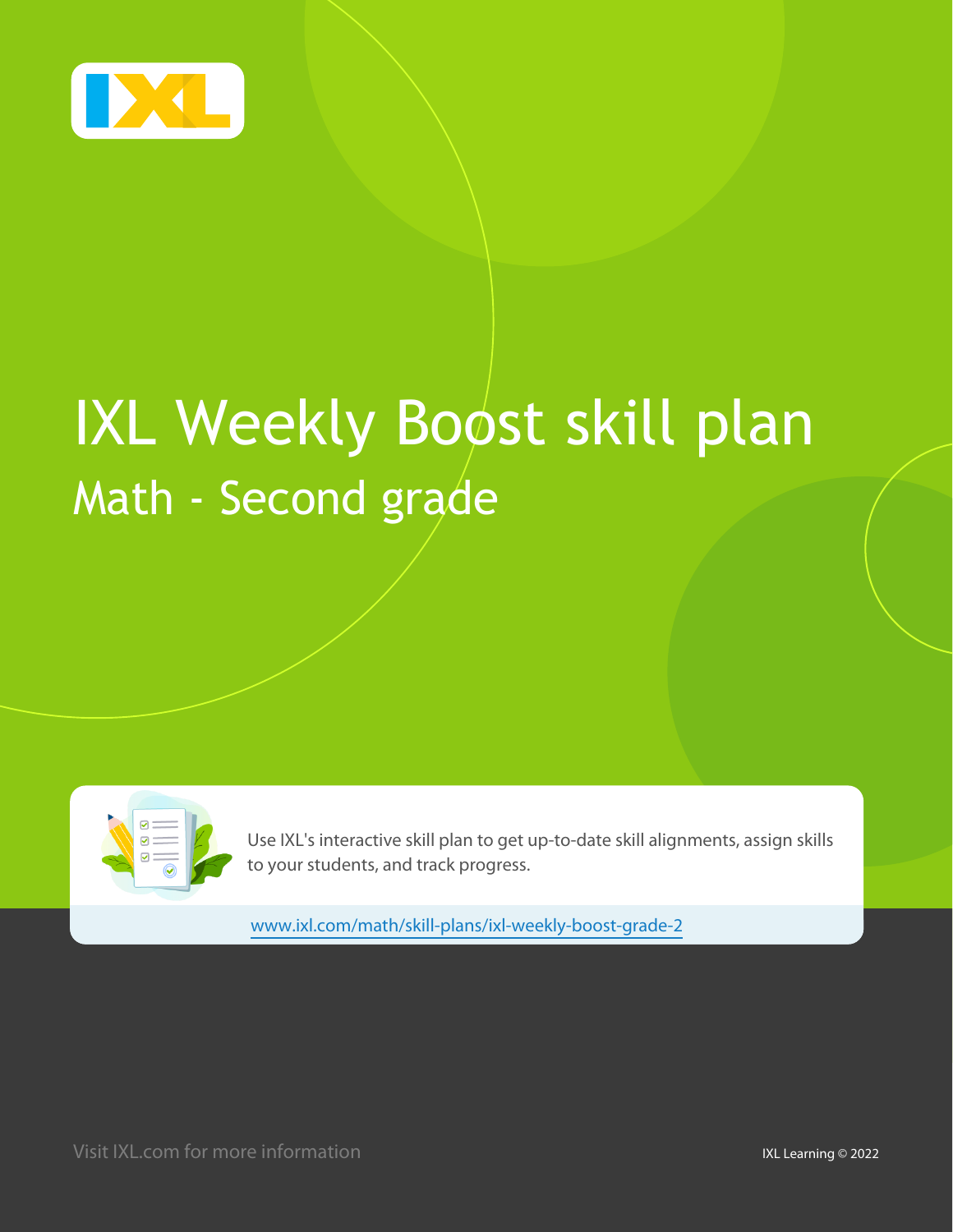

#### Counting and number patterns

| <b>Day</b> | <b>IXL skills</b>                                                     |
|------------|-----------------------------------------------------------------------|
| Day 1      | 1. Number lines - up to 100 T6D<br>2. Comparing numbers up to 100 G7F |
|            | 3. Put numbers up to 100 in order LK6                                 |
| Day 2      | 1. Skip-counting by twos LK2                                          |
|            | 2. Skip-counting by fives and tens FVF                                |
|            | 3. Count forward and backward by fives and<br>tens 8JK                |
| Day 3      | 1. Even or odd 54Z                                                    |
|            | 2. Identify numbers as even or odd RGJ                                |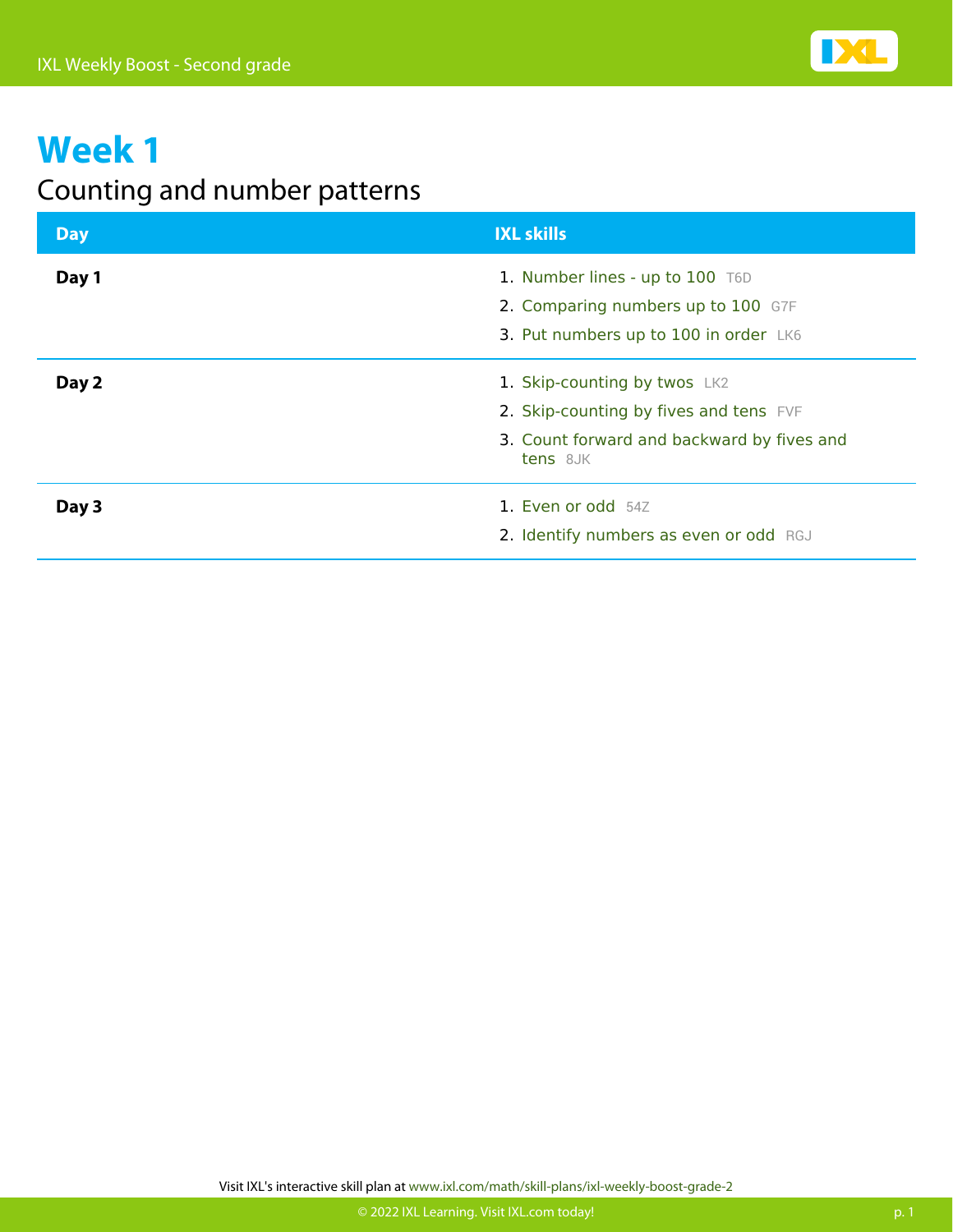

#### Numbers to 100

| <b>Day</b> | <b>IXL skills</b>                                                                                                                                |
|------------|--------------------------------------------------------------------------------------------------------------------------------------------------|
| Day 1      | 1. Place value models - tens and ones HOR<br>2. Place value - tens and ones RSH                                                                  |
| Day 2      | 1. Convert to/from a number - tens and ones GDN<br>2. Spell word names for numbers up to 20 QBX                                                  |
| Day 3      | 1. Writing numbers up to 100 in words - convert<br>digits to words VPG<br>2. Writing numbers up to 100 in words - convert<br>words to digits 2FT |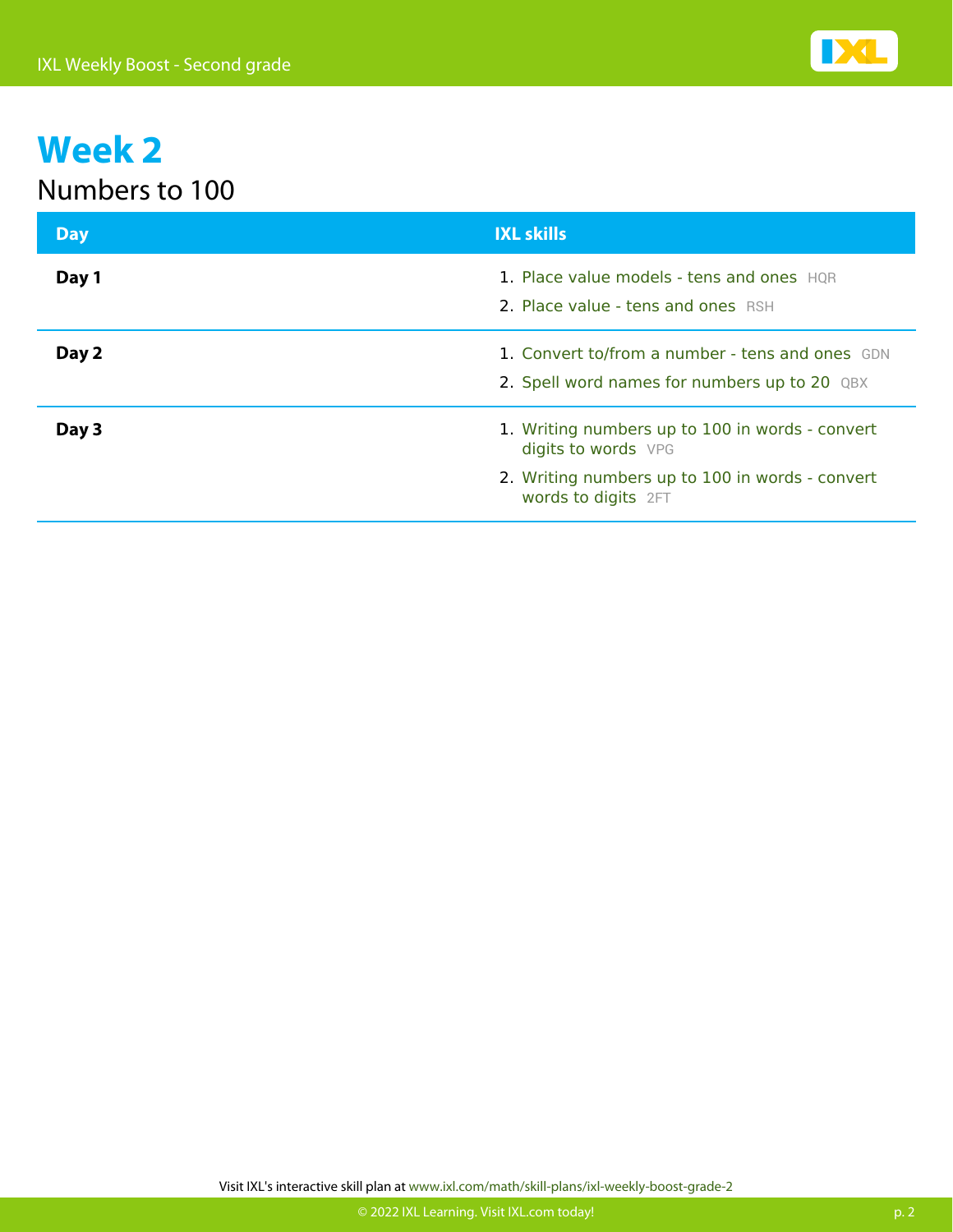

#### One-digit addition

| <b>Day</b> | <b>IXL skills</b>                                                                                                  |
|------------|--------------------------------------------------------------------------------------------------------------------|
| Day 1      | 1. Addition with pictures - sums to 20 PM8<br>2. Write addition sentences to describe pictures -<br>Sums to 20 L2M |
| Day 2      | 1. Addition sentences using number lines - sums up<br>to 20 FXF                                                    |
|            | 2. Add doubles 8Z7                                                                                                 |
|            | 3. Add doubles - complete the sentence S46                                                                         |
| Day 3      | 1. Related addition facts YDX<br>2. Make ten to add YJE                                                            |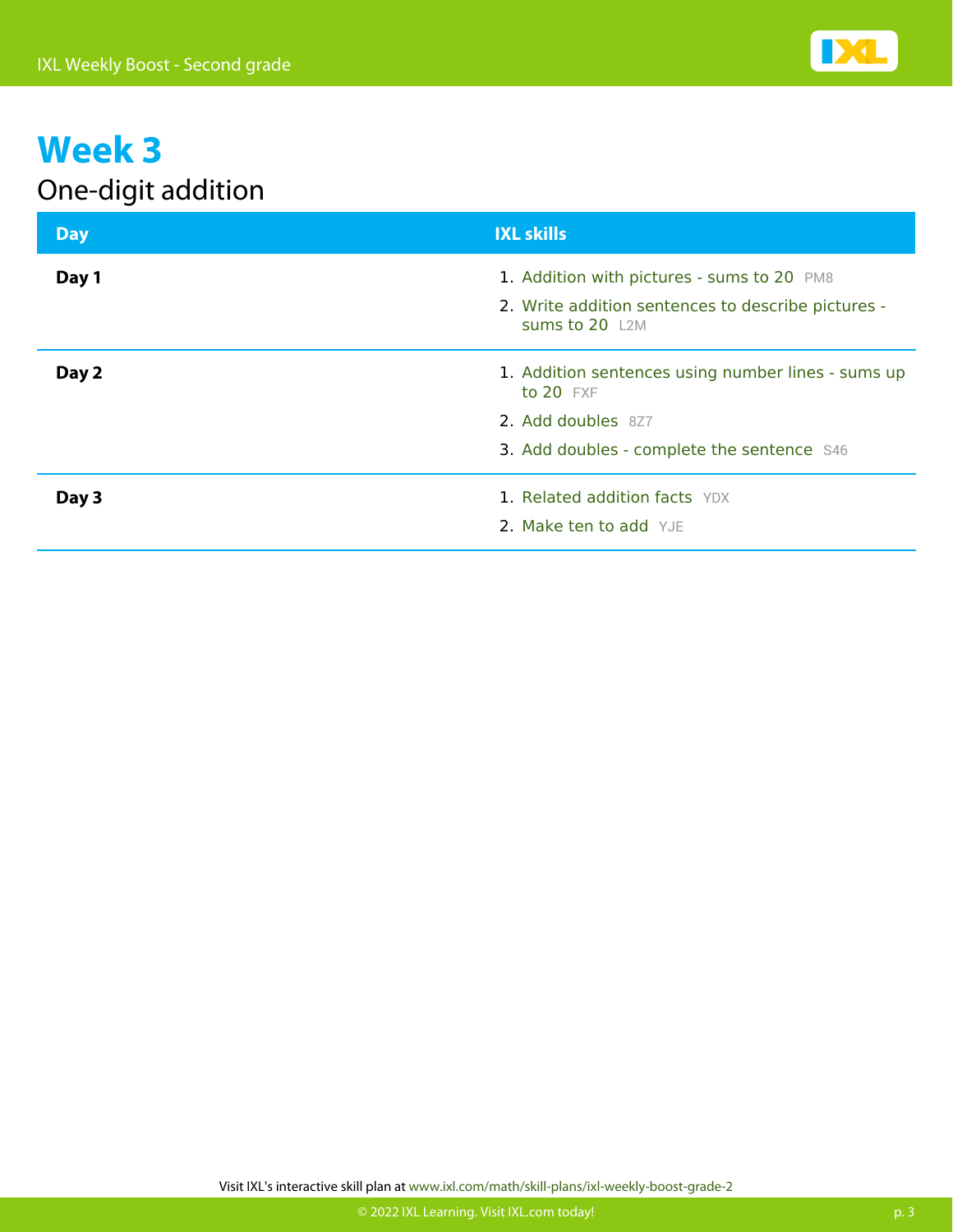

#### One-digit addition

| <b>Day</b> | <b>IXL skills</b>                                                                                                |
|------------|------------------------------------------------------------------------------------------------------------------|
| Day 1      | 1. Add one-digit numbers 5C6                                                                                     |
| Day 2      | 1. Addition word problems - sums to 20 EN6<br>2. Addition sentences for word problems - sums to<br><b>20 VSF</b> |
| Day 3      | 1. Complete the addition sentence - sums to<br><b>20 MQX</b><br>2. Addition sentences: which is true? GMN        |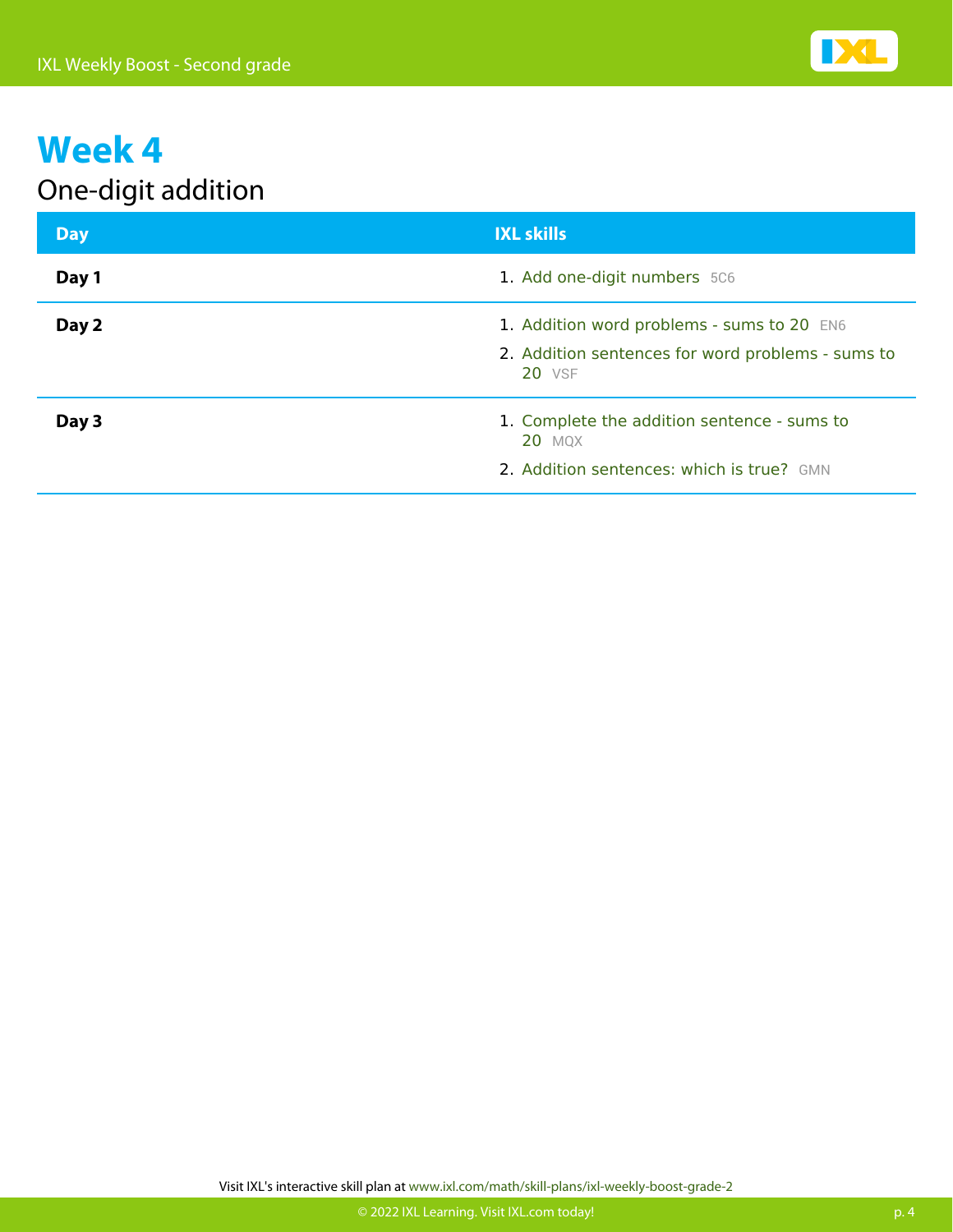

#### One-digit addition

| <b>Day</b> | <b>IXL skills</b>                                                          |
|------------|----------------------------------------------------------------------------|
| Day 1      | 1. Balance addition equations - sums to 20 6LC                             |
| Day 2      | 1. Add three one-digit numbers YCC<br>2. Add three one-digit numbers: word |
|            | problems VJ9                                                               |
| Day 3      | 1. Add four or more one-digit numbers 77J                                  |
|            | 2. Add four or more one-digit numbers: word<br>problems 8NS                |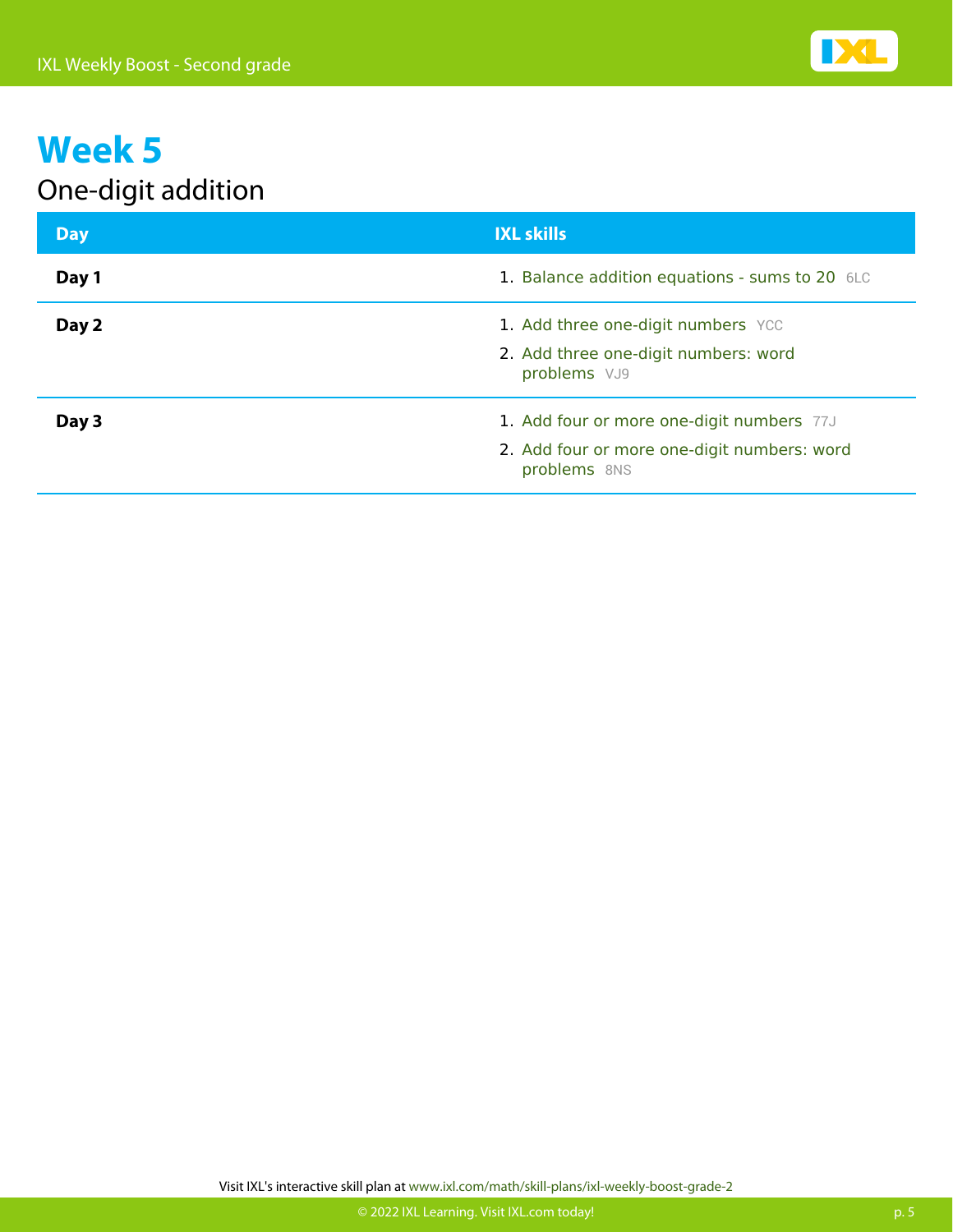

#### One-digit subtraction

| <b>Day</b> | <b>IXL skills</b>                                                       |
|------------|-------------------------------------------------------------------------|
| Day 1      | 1. Subtraction with pictures XUG                                        |
|            | 2. Write subtraction sentences to describe pictures<br>- up to $18$ F8W |
| Day 2      | 1. Subtraction sentences using number lines - up to<br><b>20 GUZ</b>    |
|            | 2. Subtract doubles BEV                                                 |
|            | <b>3. Related subtraction facts P6Y</b>                                 |
| Day 3      | 1. Subtract a one-digit number from a two-digit<br>number up to 18 HSU  |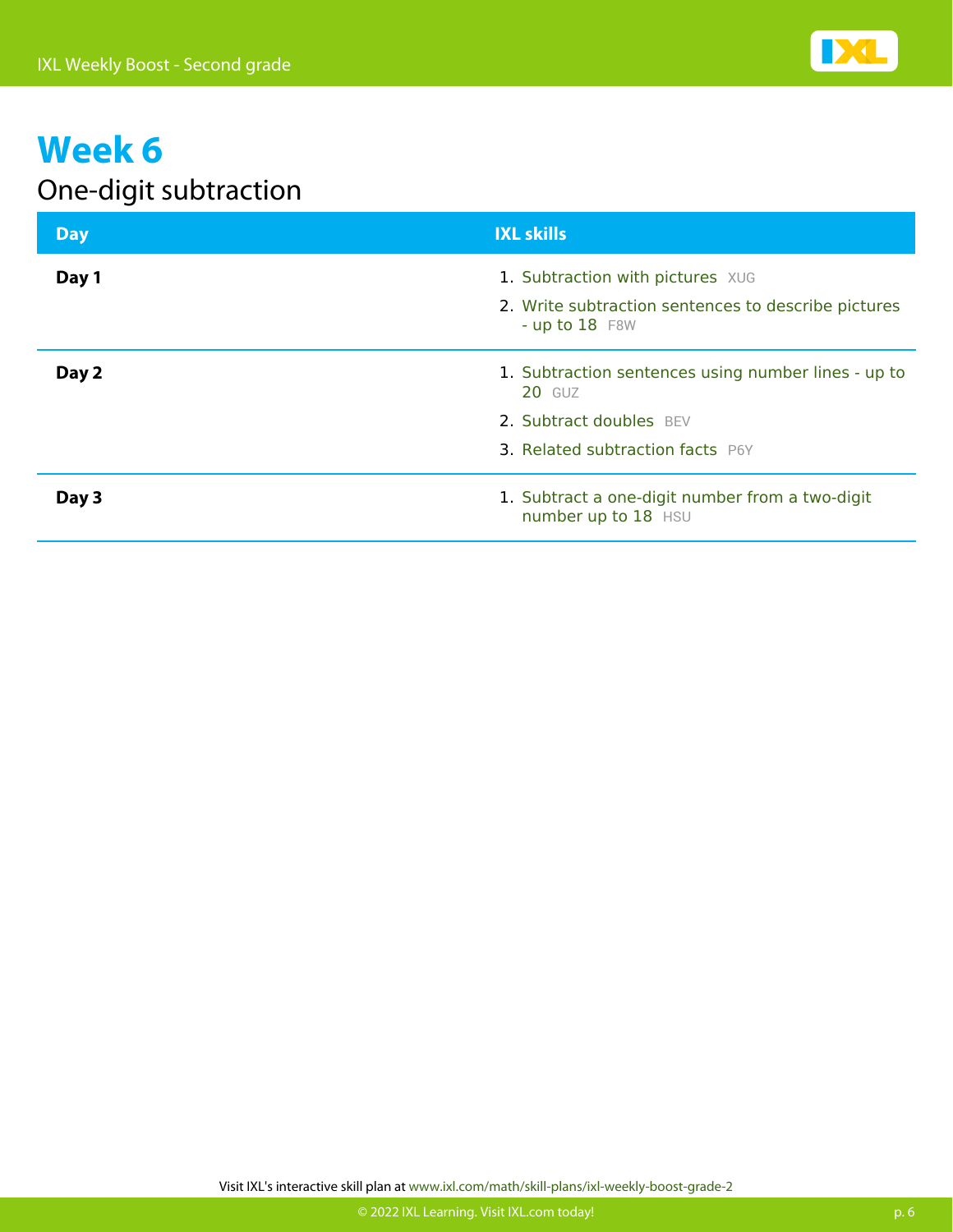

#### One-digit subtraction

| <b>Day</b> | <b>IXL skills</b>                                                                                                                                                                |
|------------|----------------------------------------------------------------------------------------------------------------------------------------------------------------------------------|
| Day 1      | 1. Subtraction word problems - up to 18 2FD<br>2. Subtraction sentences for word problems - up to<br>18 AZ8                                                                      |
| Day 2      | 1. Complete the subtraction sentence - up to<br>18 QS5<br>2. Subtraction sentences: which is true? UY2<br>3. Balance subtraction equations - up to 18 HFK                        |
| Day 3      | 1. Add and subtract numbers up to 20 QQP<br>2. Addition and subtraction - ways to make a<br>number - up to 20 PD7<br>3. Addition and subtraction word problems - up to<br>20 75R |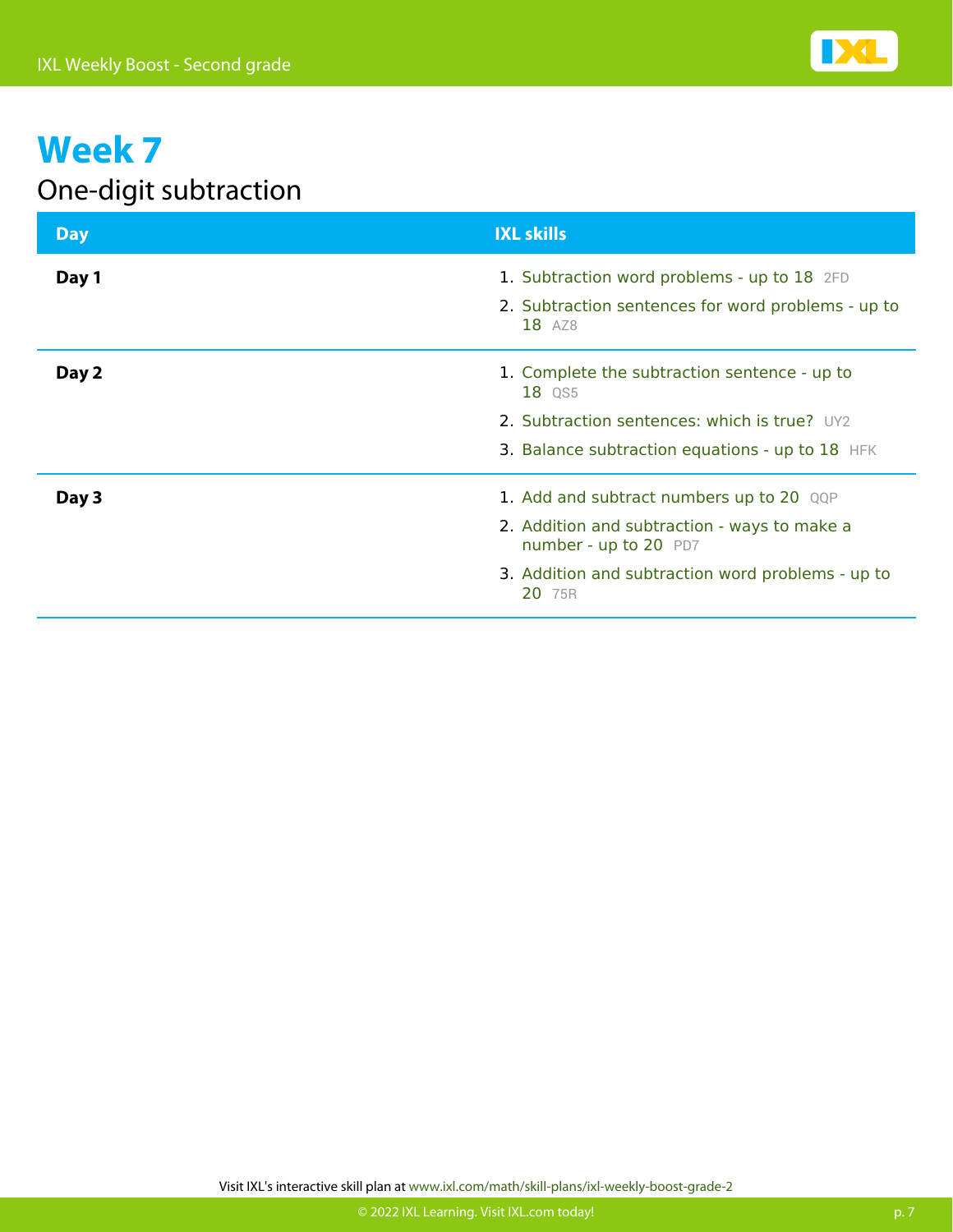

#### Mixed operations and repeated addition

| <b>Day</b> | <b>IXL skills</b>                                                     |
|------------|-----------------------------------------------------------------------|
| Day 1      | 1. Solve word problems using guess-and-check - up<br>to 20 SK5        |
|            | 2. Fact families NSN                                                  |
|            | 3. Addition and subtraction sentences up to 20:<br>which is true? KP6 |
| Day 2      | 1. Identify repeated addition in arrays: sums to<br>10 F7E            |
|            | 2. Write addition sentences for arrays: sums to<br>10 Z7N             |
| Day 3      | 1. Identify repeated addition in arrays: sums to<br><b>25 EUS</b>     |
|            | 2. Write addition sentences for arrays: sums to<br>25 W8T             |

**IX**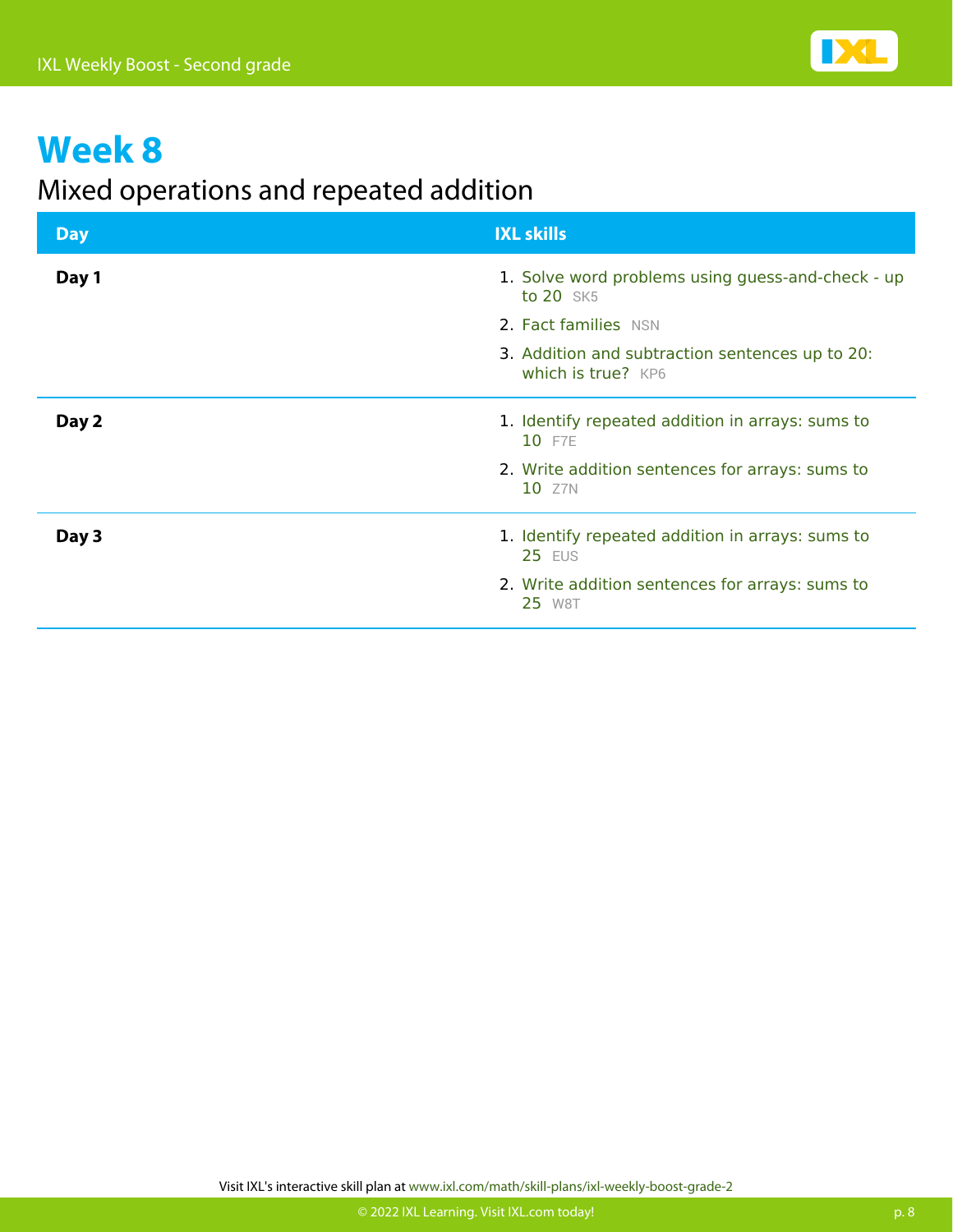

#### Two-digit addition

| <b>Day</b> | <b>IXL skills</b>                                                                                                                                            |
|------------|--------------------------------------------------------------------------------------------------------------------------------------------------------------|
| Day 1      | 1. Add multiples of 10 NPQ<br>2. Regroup tens and ones 5LV                                                                                                   |
| Day 2      | 1. Use models to add a two-digit and a one-digit<br>number - without regrouping QC9<br>2. Add a two-digit and a one-digit number - without<br>regrouping EZ7 |
| Day 3      | 1. Use models to add a two-digit and a one-digit<br>number - with regrouping URQ<br>2. Add a two-digit and a one-digit number - with<br>regrouping 8BT       |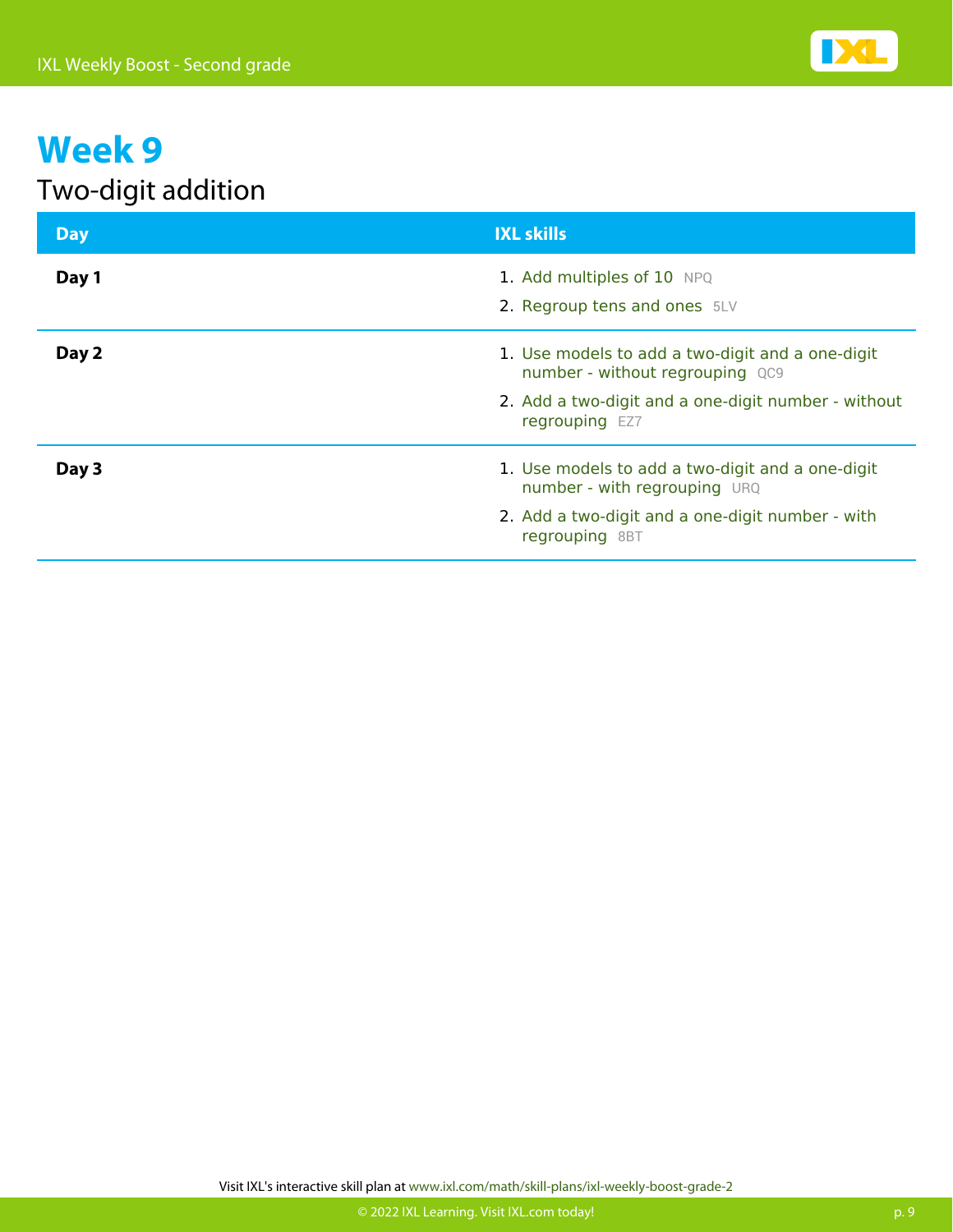

#### Two-digit addition

| <b>Day</b> | <b>IXL skills</b>                                                  |
|------------|--------------------------------------------------------------------|
| Day 1      | 1. Use models to add two-digit numbers - without<br>regrouping GK2 |
|            | 2. Add two-digit numbers without regrouping -<br>sums to $100$ TX5 |
| Day 2      | 1. Use models to add two-digit numbers - with<br>regrouping QL8    |
|            | 2. Add two-digit numbers with regrouping - sums to<br>100 GLX      |
| Day 3      | 1. Ways to make a number using addition S5E                        |
|            | 2. Use compensation to add - up to two digits SCF                  |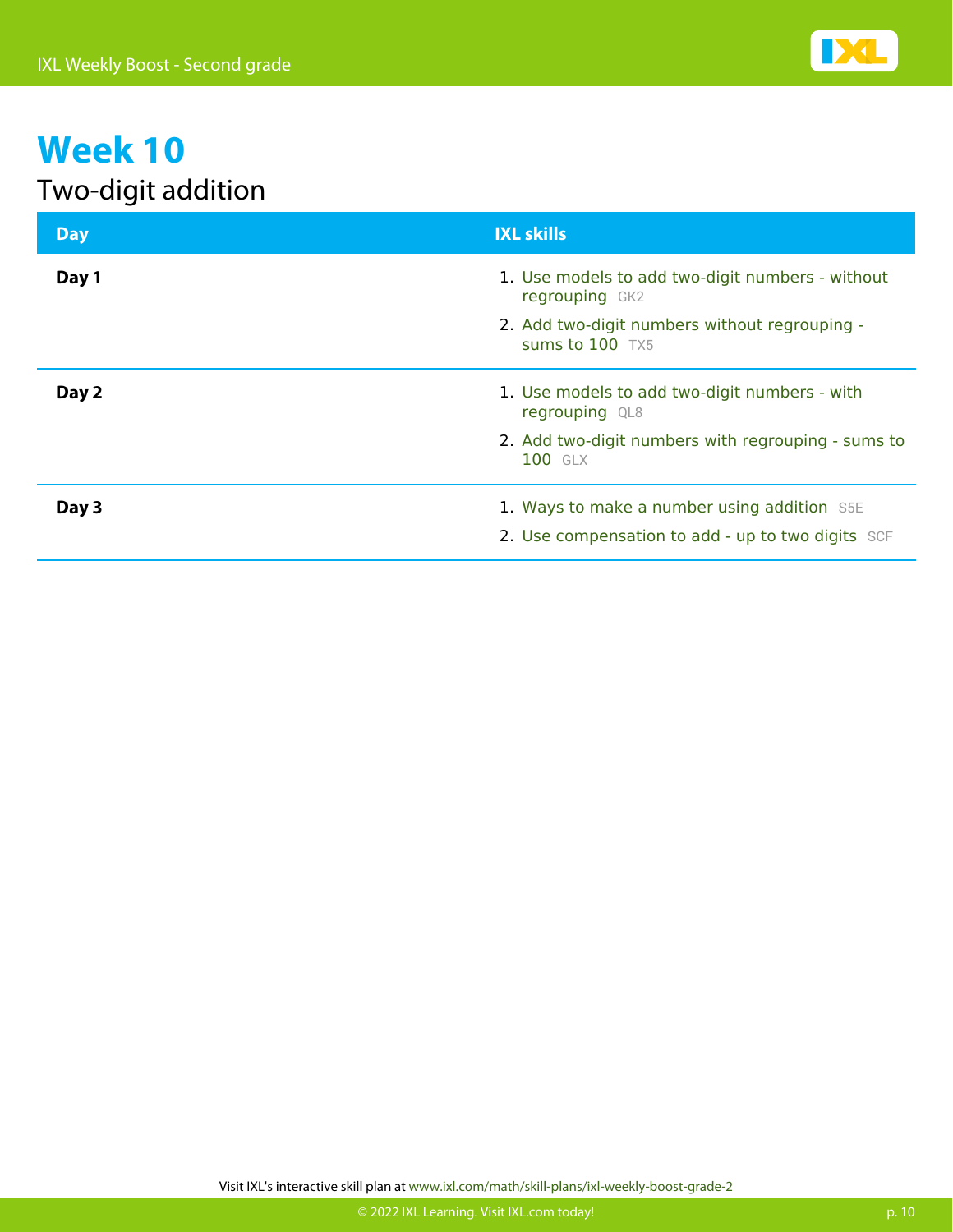

#### Two-digit addition

| <b>Day</b> | <b>IXL skills</b>                                                                              |
|------------|------------------------------------------------------------------------------------------------|
| Day 1      | 1. Add two-digit numbers - sums to 200 GZY<br>2. Addition word problems - up to two digits XAT |
| Day 2      | 1. Complete the addition sentence - up to two<br>digits CZK                                    |
|            | 2. Write the addition sentence - up to two<br>digits 5FM                                       |
| Day 3      | 1. Add three numbers up to two digits each YTH                                                 |
|            | 2. Add three numbers up to two digits each: word<br>problems 52T                               |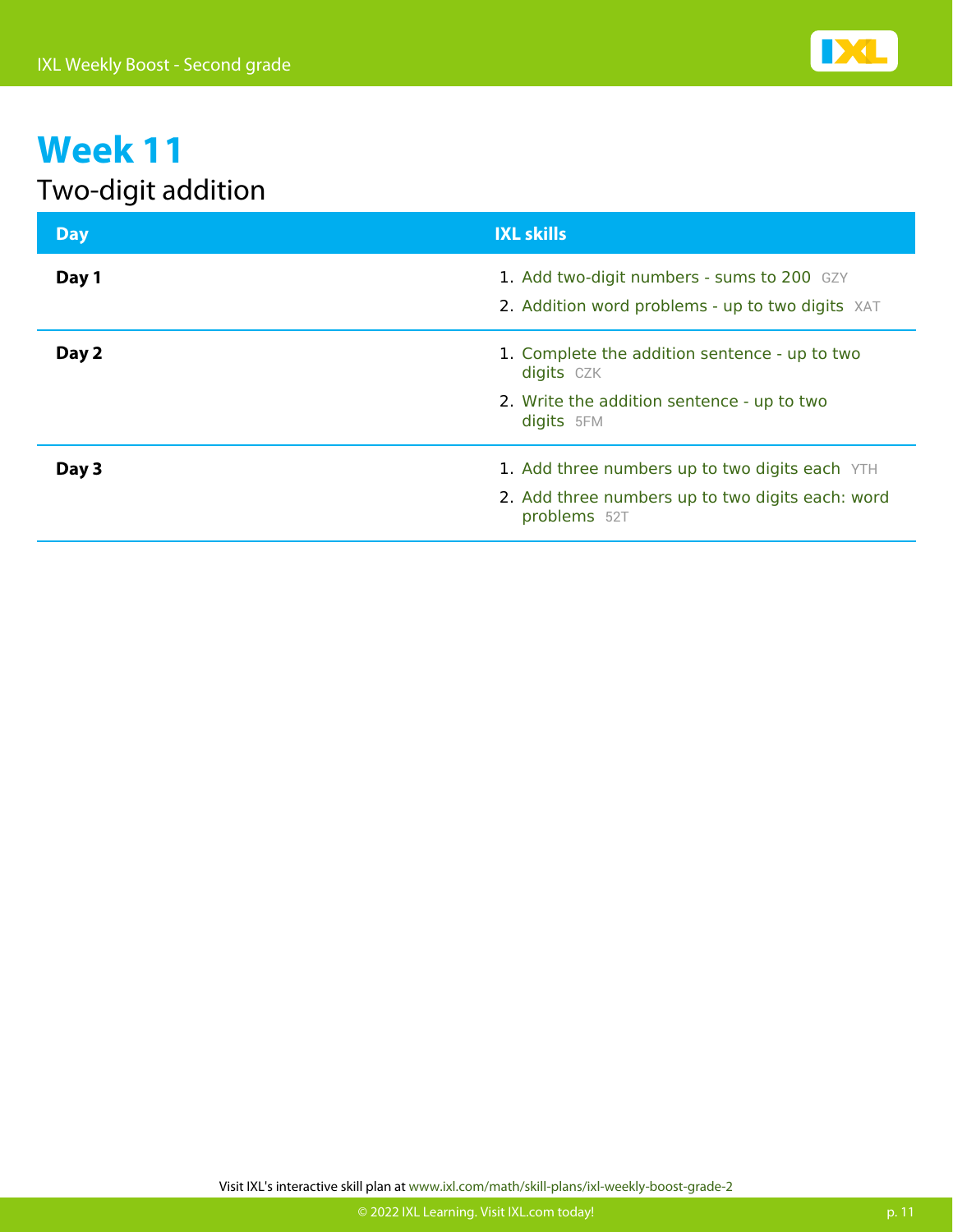

#### Two-digit addition and subtraction

| <b>Day</b> | <b>IXL skills</b>                                                                                                                                                                                                                                      |
|------------|--------------------------------------------------------------------------------------------------------------------------------------------------------------------------------------------------------------------------------------------------------|
| Day 1      | 1. Add four numbers up to two digits each DP6<br>2. Add four numbers up to two digits each: word<br>problems YSX                                                                                                                                       |
| Day 2      | 1. Subtract multiples of 10 206<br>2. Regroup tens and ones - ways to make a<br>number JKT                                                                                                                                                             |
| Day 3      | 1. Write subtraction sentences to describe pictures<br>- up to two digits UBF<br>2. Subtract a one-digit number from a two-digit<br>number - without regrouping L8D<br>3. Subtract a one-digit number from a two-digit<br>number - with regrouping P85 |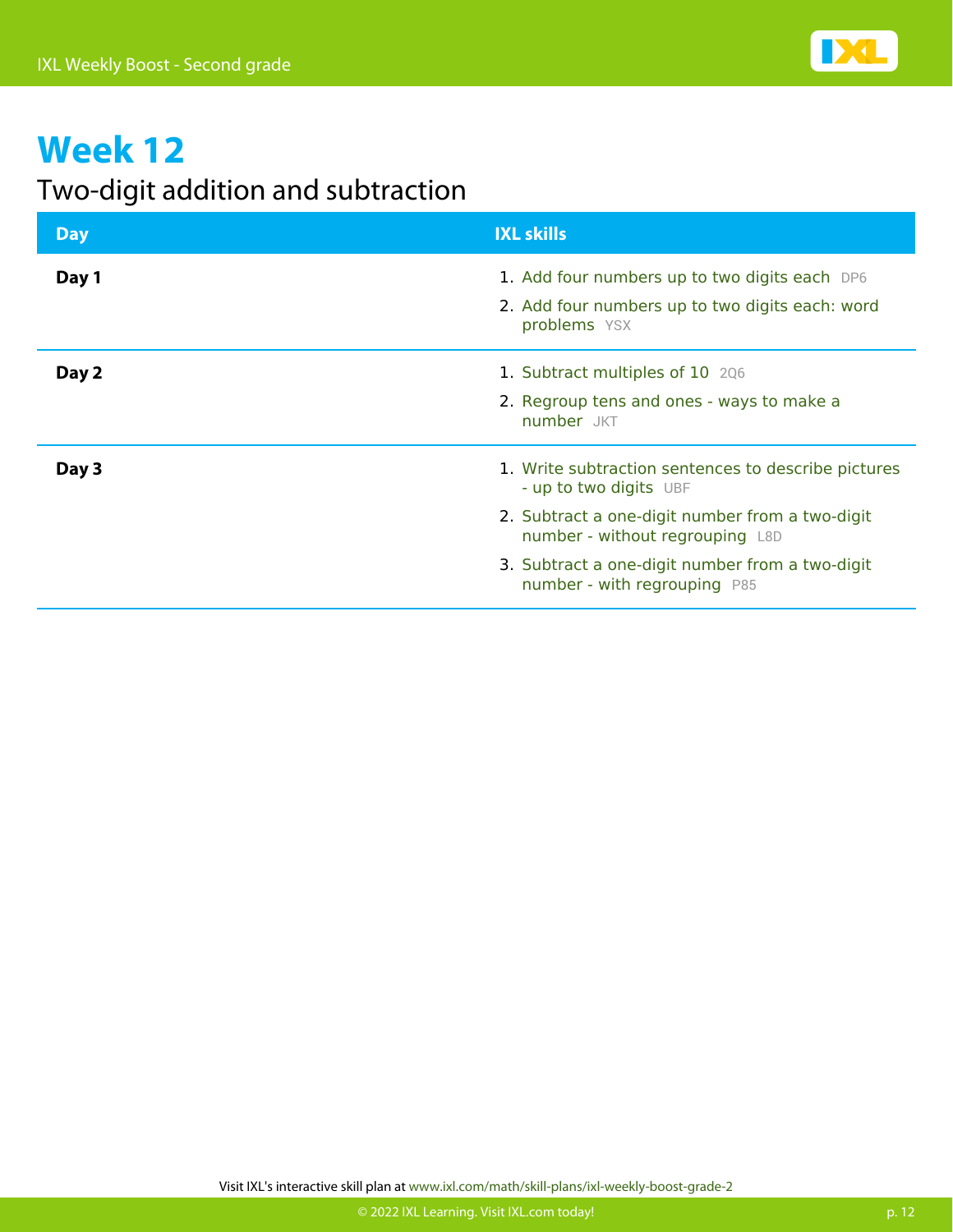

#### Two-digit subtraction

| <b>Day</b> | <b>IXL skills</b>                                              |
|------------|----------------------------------------------------------------|
| Day 1      | 1. Subtract two two-digit numbers - without<br>regrouping R8C  |
|            | 2. Subtract two two-digit numbers - with<br>regrouping TWE     |
| Day 2      | 1. Ways to make a number using subtraction DTN                 |
|            | 2. Complete the subtraction sentence - up to two<br>digits YWC |
| Day 3      | 1. Subtraction word problems - up to two<br>digits UFU         |
|            | 2. Write the subtraction sentence - up to two<br>digits ZQH    |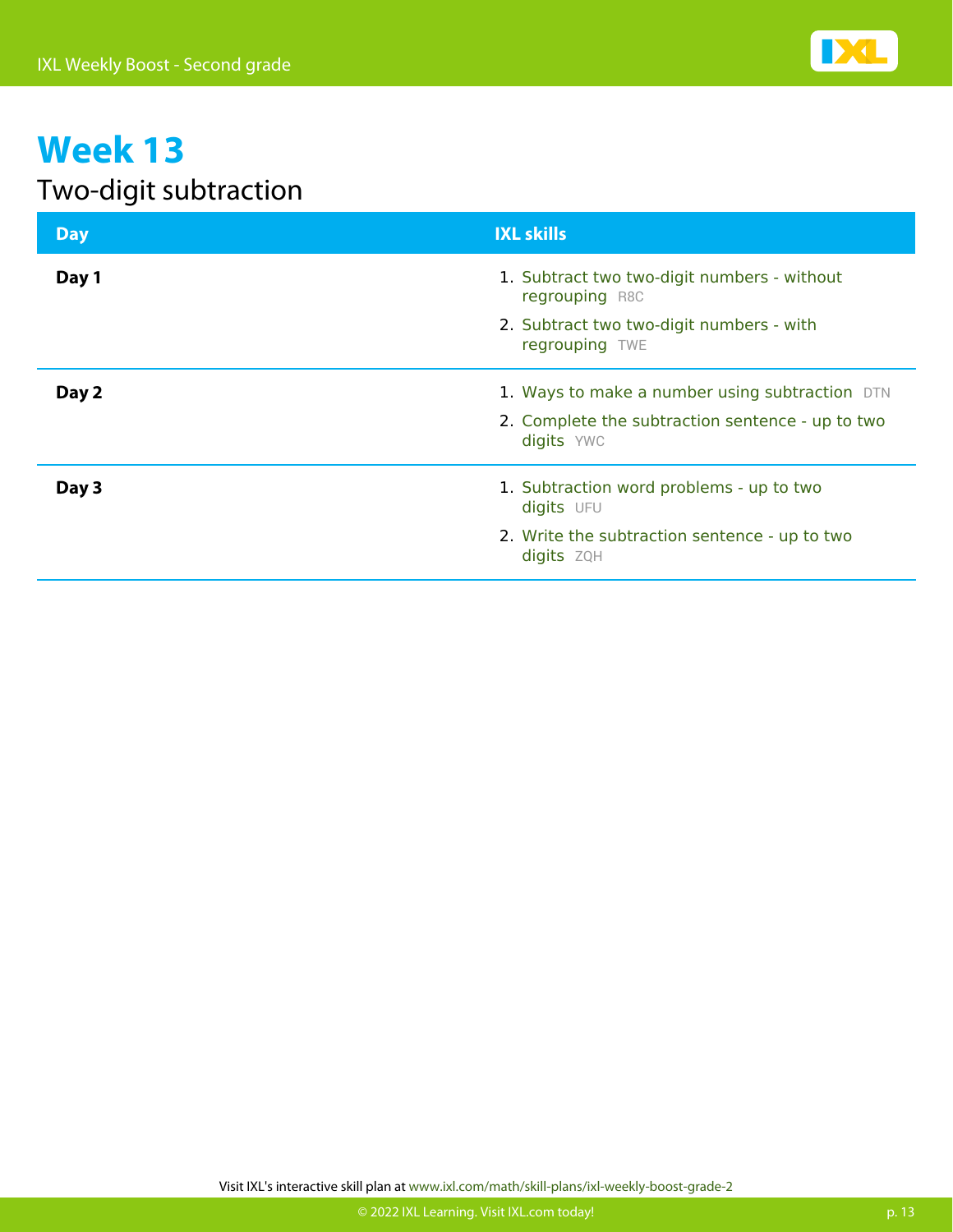

#### Mixed operations

| <b>Day</b> | <b>IXL skills</b>                                                                                                   |
|------------|---------------------------------------------------------------------------------------------------------------------|
| Day 1      | 1. Add and subtract numbers up to 100 JDT<br>2. Addition and subtraction - ways to make a<br>number - up to 100 8WA |
| Day 2      | 1. Addition and subtraction word problems - up to<br><b>100 MEP</b>                                                 |
|            | 2. Which sign $(+)$ or $-)$ makes the number sentence<br>true? K7X                                                  |
| Day 3      | 1. Two-step addition and subtraction word<br>problems - up to 100 7P8                                               |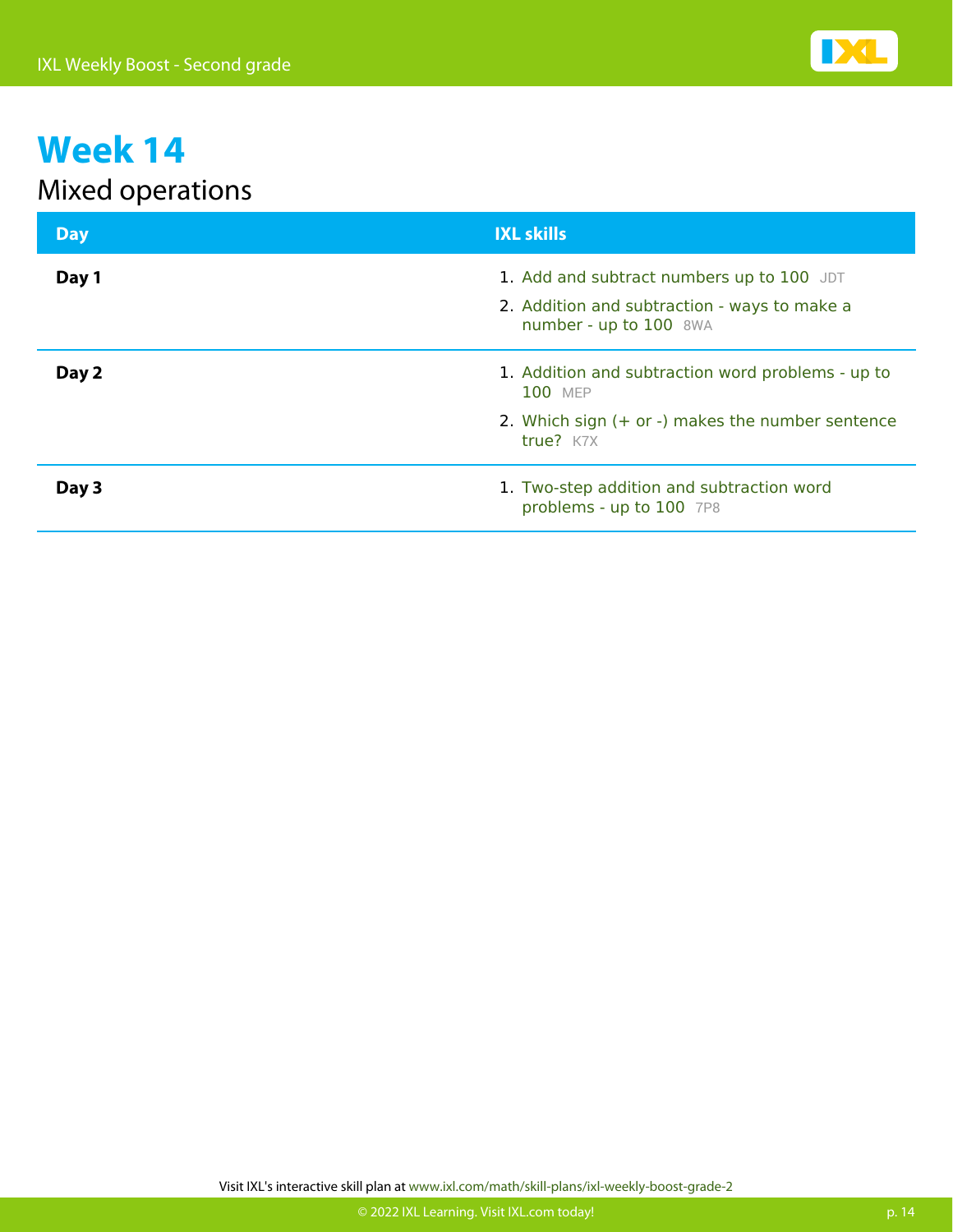

#### Counting and comparing numbers to 1,000

| <b>Day</b> | <b>IXL skills</b>                                                                                                                             |
|------------|-----------------------------------------------------------------------------------------------------------------------------------------------|
| Day 1      | 1. Count forward - up to 1,000 88P<br>2. Number lines - up to 1,000 KFQ                                                                       |
| Day 2      | 1. Count forward by tens - up to 1,000 B86<br>2. Count forward and backward by fives, tens, and<br>hundreds R5A                               |
| Day 3      | 1. Comparing numbers up to 1,000 XF9<br>2. Put numbers up to 1,000 in order 3N2<br>3. Greatest and least - word problems - up to<br>1,000 6QX |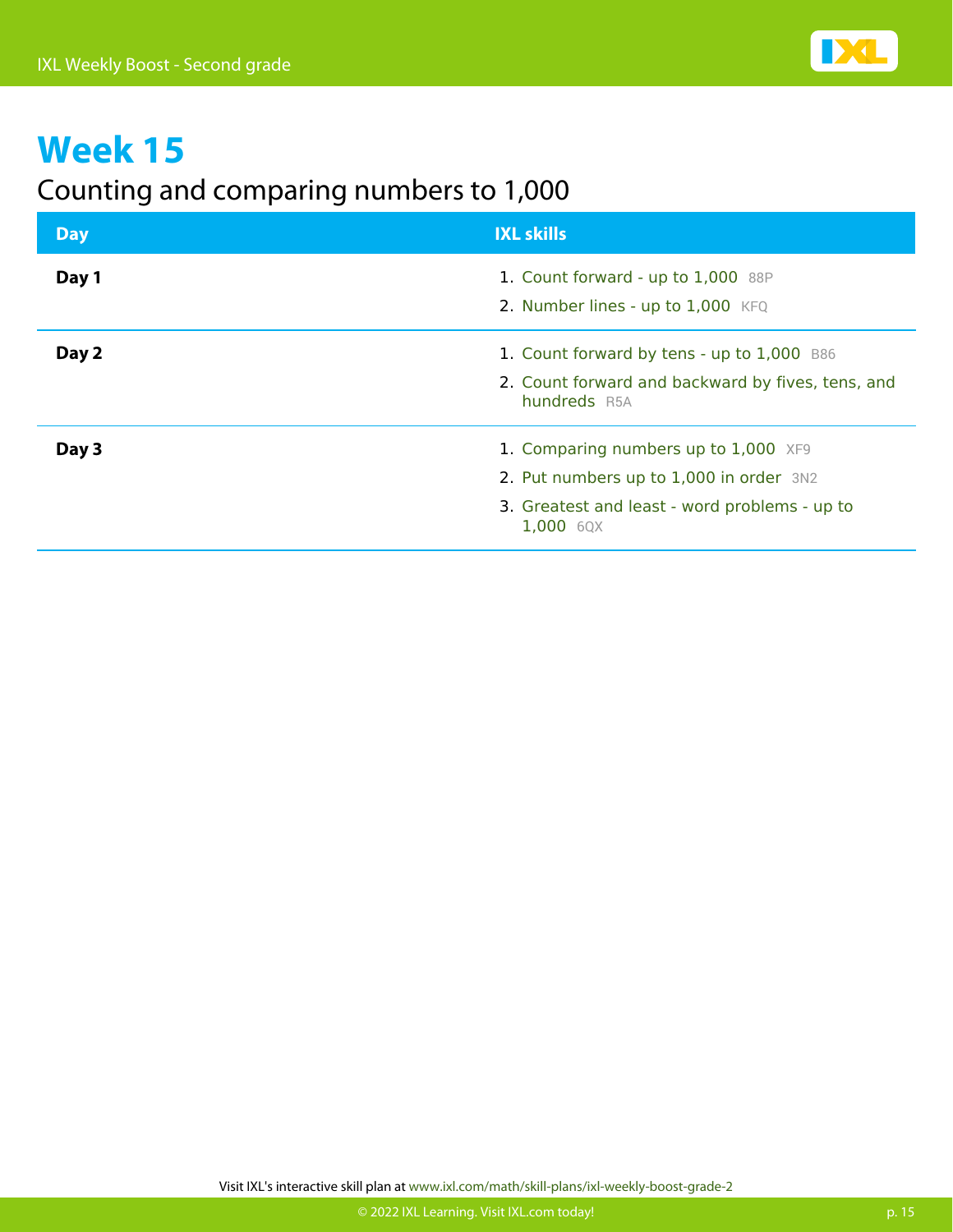#### Place value

| <b>Day</b> | <b>IXL skills</b>                                                                                                                                                       |
|------------|-------------------------------------------------------------------------------------------------------------------------------------------------------------------------|
| Day 1      | 1. Place value models - up to hundreds PBX<br>2. Identify a digit up to the hundreds place 45U<br>3. Place value - up to hundreds BDF                                   |
| Day 2      | 1. Convert between place values - ones and<br>hundreds 9T6<br>2. Convert to/from a number - up to hundreds HUX<br>3. Convert from expanded form - up to<br>hundreds LG5 |
| Day 3      | 1. Writing numbers up to 1,000 in words - convert<br><b>words to digits</b> JKD<br>2. Writing numbers up to 1,000 in words - convert<br>digits to words VPQ             |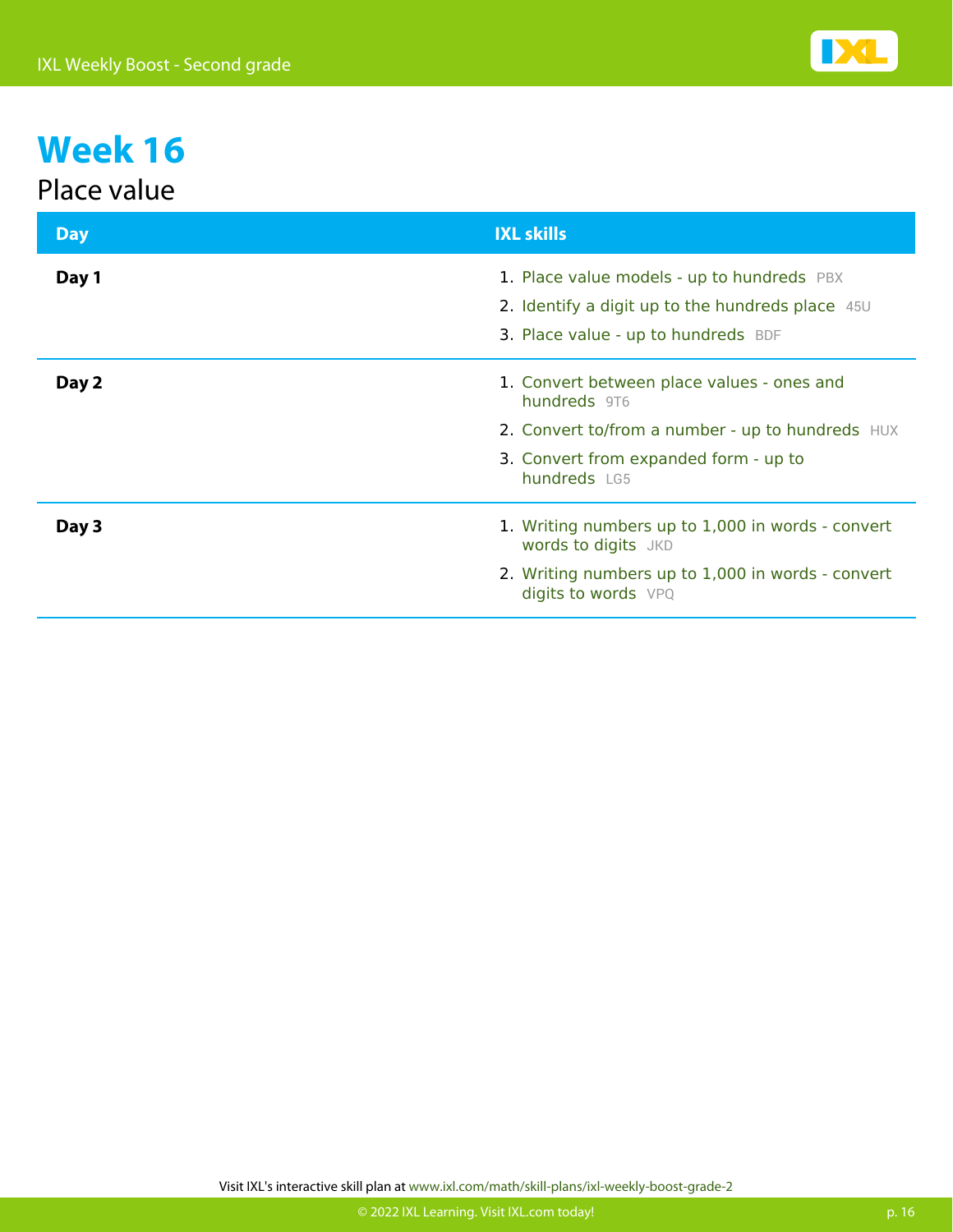

#### Three-digit addition

| <b>Day</b> | <b>IXL skills</b>                                                    |
|------------|----------------------------------------------------------------------|
| Day 1      | 1. Add multiples of 100 85Z<br>2. Add multiples of 10 or 100 RCJ     |
| Day 2      | 1. Use models to add three-digit numbers - without<br>regrouping Q7V |
|            | 2. Use models to add three-digit numbers - with<br>regrouping KUG    |
| Day 3      | 1. Addition with three-digit numbers ETW                             |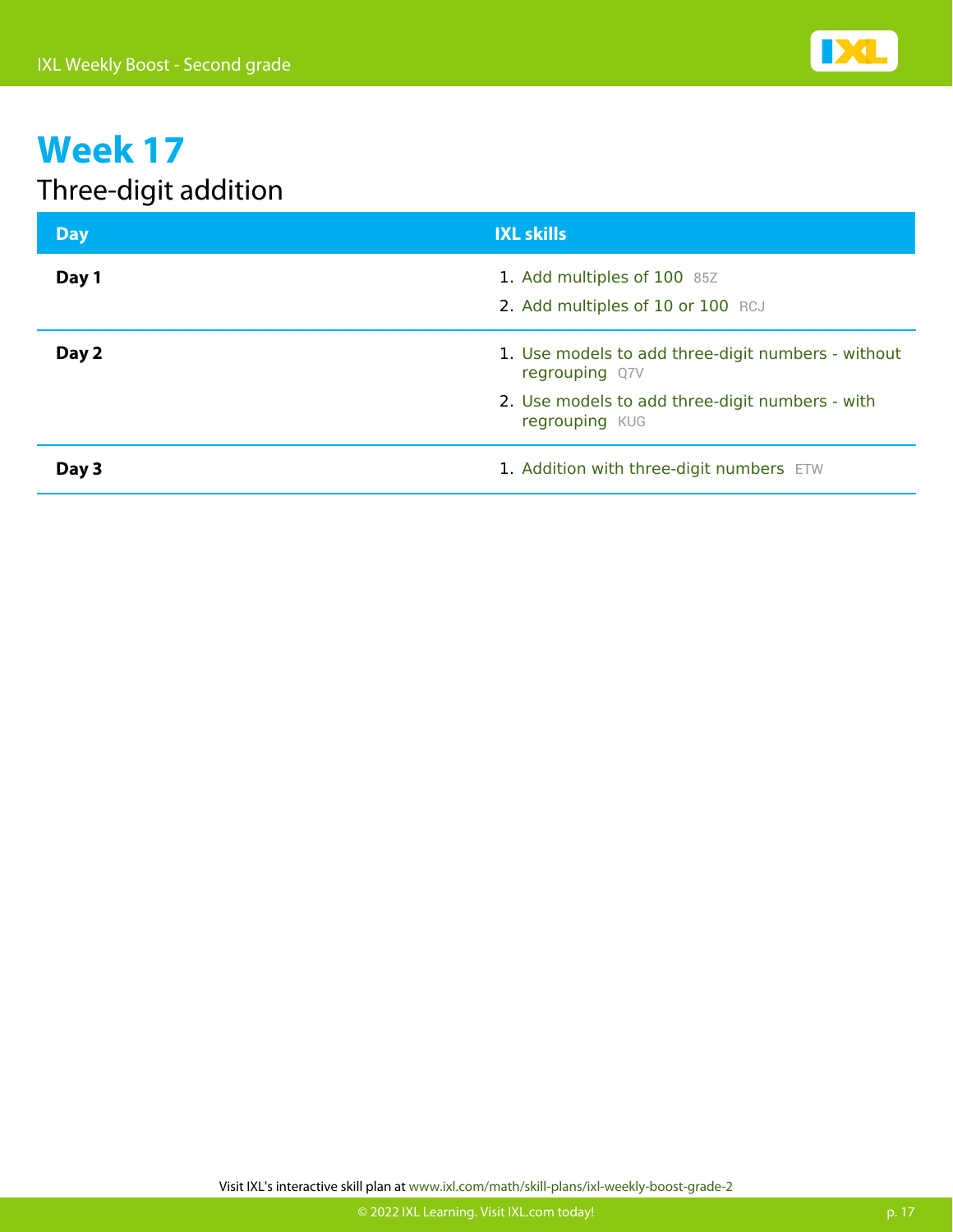

#### Three-digit addition

| <b>Day</b> | <b>IXL skills</b>                                                                                            |
|------------|--------------------------------------------------------------------------------------------------------------|
| Day 1      | 1. Use compensation to add - up to three<br>digits 89B<br>2. Addition word problems - up to three digits UV2 |
| Day 2      | 1. Complete the addition sentence - up to three<br>digits R5W                                                |
| Day 3      | 1. Write the addition sentence - up to three<br>digits PQT                                                   |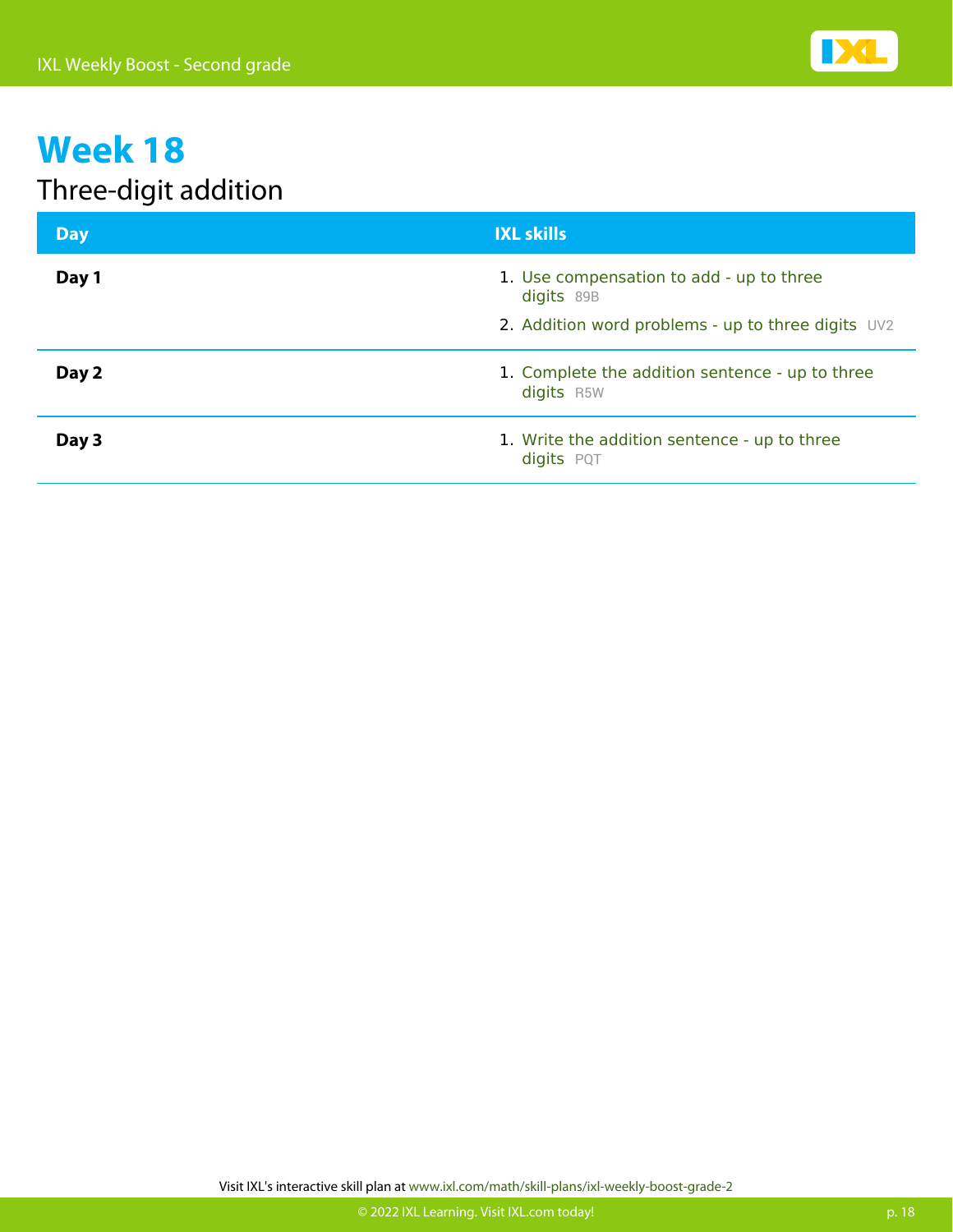

#### Three-digit subtraction

| <b>Day</b> | <b>IXL skills</b>                                                                                                            |
|------------|------------------------------------------------------------------------------------------------------------------------------|
| Day 1      | 1. Subtract multiples of 100 2E2<br>2. Subtract multiples of 10 or 100 VVM                                                   |
| Day 2      | 1. Subtract three-digit numbers ZVR<br>2. Subtract across zeros 9G5                                                          |
| Day 3      | 1. Subtraction word problems - up to three<br>digits ZMA<br>2. Complete the subtraction sentence - up to three<br>digits MDY |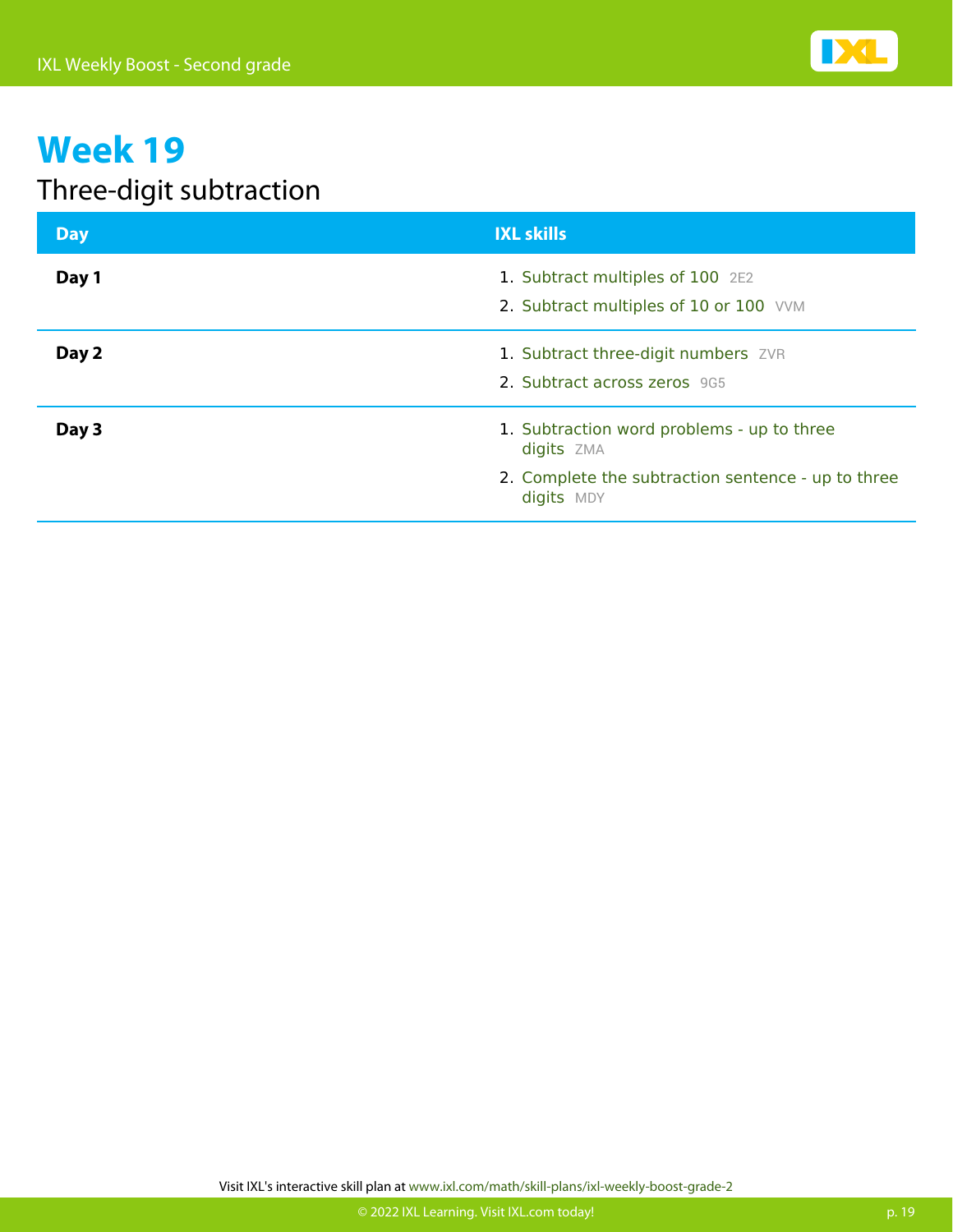

#### Mixed operations

| <b>Day</b> | <b>IXL skills</b>                                                                                                           |
|------------|-----------------------------------------------------------------------------------------------------------------------------|
| Day 1      | 1. Write the subtraction sentence - up to three<br>digits 5B3                                                               |
| Day 2      | 1. Add and subtract numbers up to 1,000 WXQ<br>2. Input/output tables - add and subtract by<br>100 C97                      |
| Day 3      | 1. Input/output tables - add and subtract by 10 or<br>100 6XK<br>2. Input/output tables - write the rule - up to<br>100 LXX |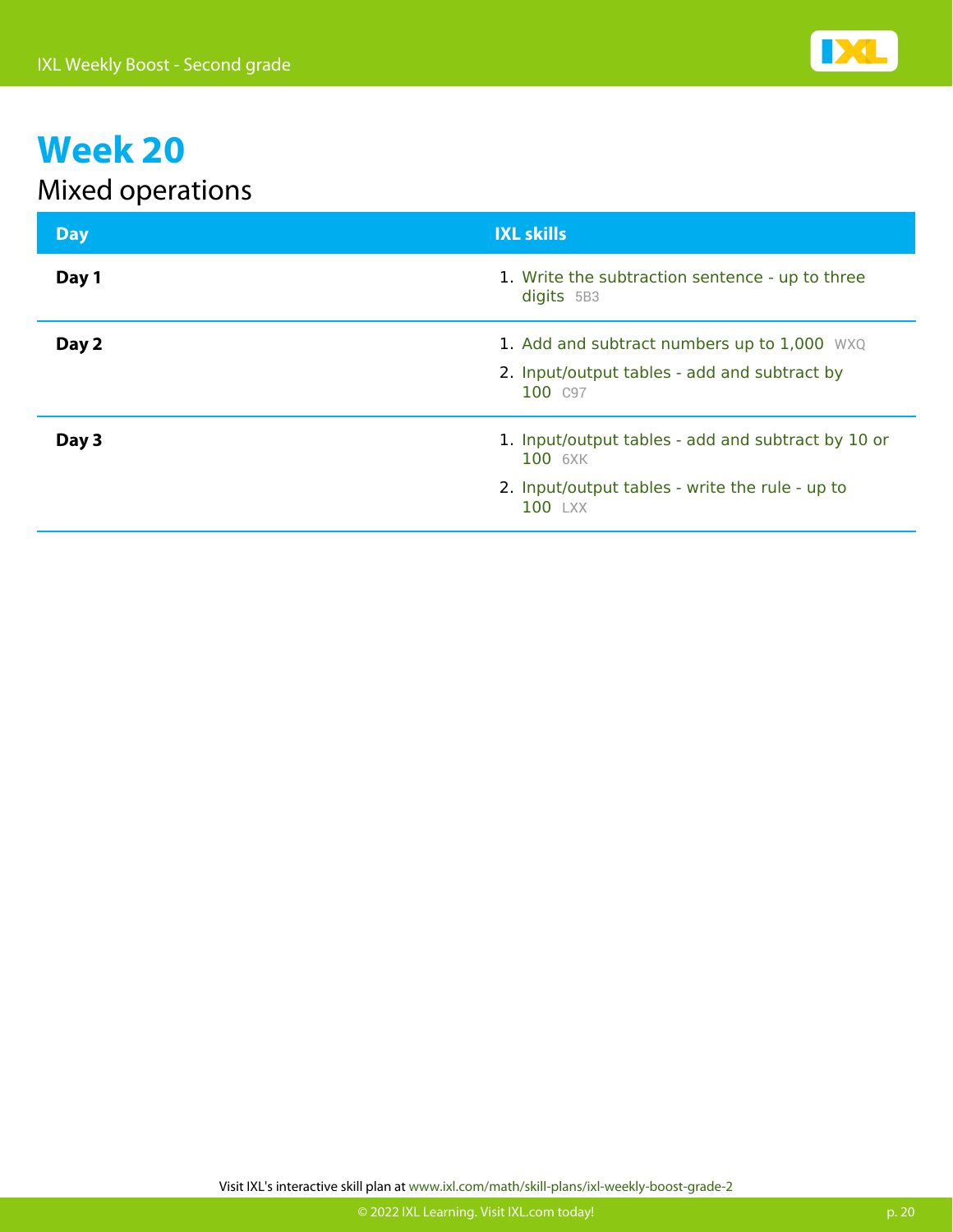

#### Measurement

| <b>Day</b> | <b>IXL skills</b>                                                                                                                                                                                  |
|------------|----------------------------------------------------------------------------------------------------------------------------------------------------------------------------------------------------|
| Day 1      | 1. Measure using an inch ruler 88A<br>2. Which customary unit of length is appropriate:<br>inches or feet? 5XG<br>3. Which customary unit of length is appropriate:<br>inches, feet, or yards? GKJ |
| Day 2      | 1. Customary units of length: word problems GSF<br>2. Measure using a centimeter ruler 7WA                                                                                                         |
| Day 3      | 1. Which metric unit of length is appropriate? SKH<br>2. Metric units of length: word problems KJ5                                                                                                 |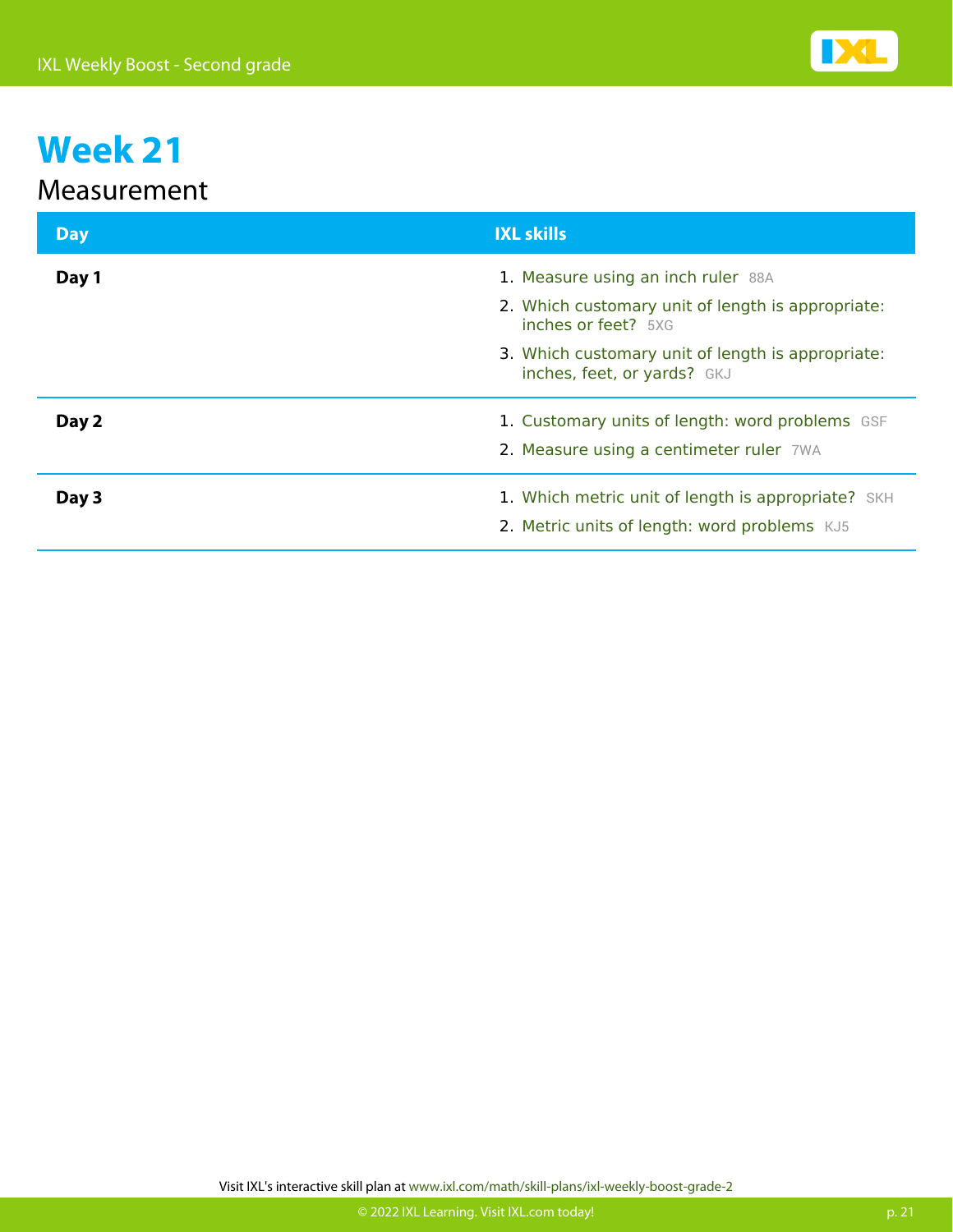| Money |  |
|-------|--|
|-------|--|

| <b>Day</b> | <b>IXL skills</b>                                                                                   |
|------------|-----------------------------------------------------------------------------------------------------|
| Day 1      | 1. Names and values of common coins 20M<br>2. Count money - pennies, nickels, and dimes<br>only AVN |
| Day 2      | 1. Count money - up to \$1 DGK<br>2. Equivalent amounts of money - up to \$1 MGA                    |
| Day 3      | 1. Comparing groups of coins FVT<br>2. Purchases - do you have enough money - up to<br>$$1$ F62     |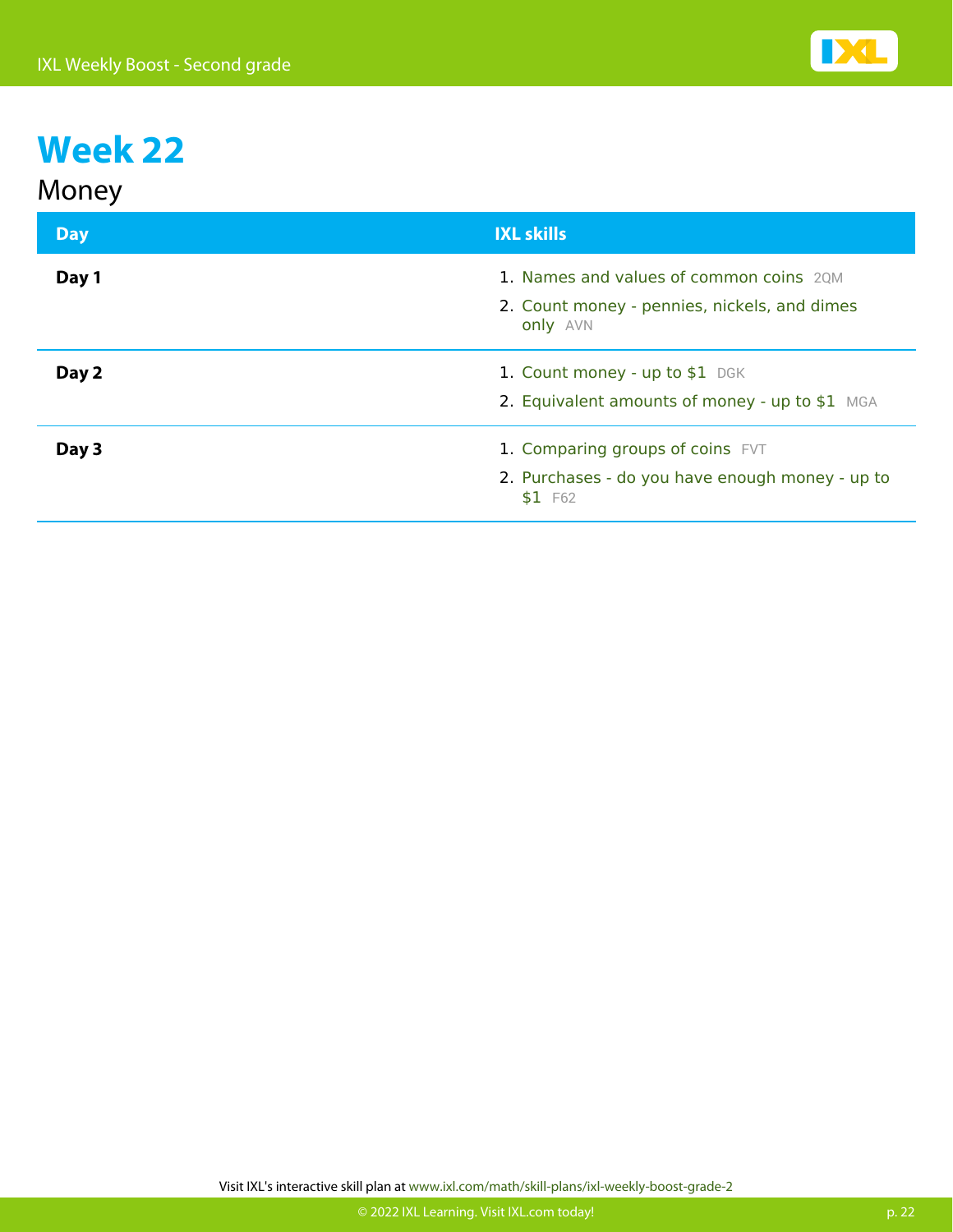| <b>IXL skills</b>                                                                                                      |
|------------------------------------------------------------------------------------------------------------------------|
| 1. Count money - up to \$5 3R8<br>2. Exchanging money - with pictures VZD<br>3. Exchanging money 29V                   |
| 1. Which picture shows more - up to \$5 39E<br>2. Purchases - do you have enough money - up to<br>\$5 W79              |
| 1. Add money - up to $$1$ 6X3<br>2. Add money - up to \$1: word problems ZWJ<br>3. How much more to make a dollar? V9L |
|                                                                                                                        |

Visit IXL's interactive skill plan at www.ixl.com/math/skill-plans/ixl-weekly-boost-grade-2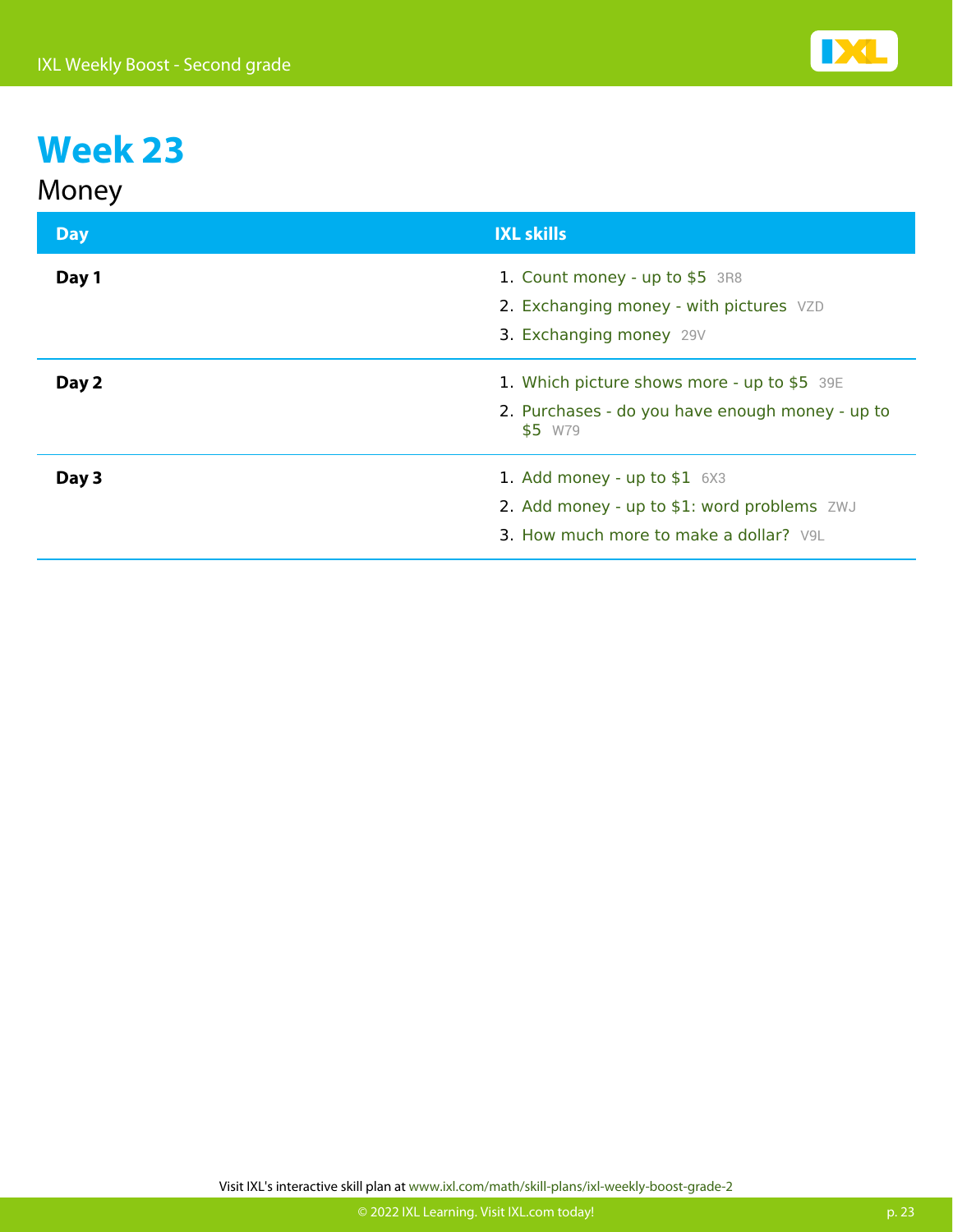| Money      |                                                                                                                                              |
|------------|----------------------------------------------------------------------------------------------------------------------------------------------|
| <b>Day</b> | <b>IXL skills</b>                                                                                                                            |
| Day 1      | 1. Subtract money - up to \$1 WH5<br>2. Subtract money - up to \$1: word problems ME9                                                        |
| Day 2      | 1. Add and subtract money - up to $$1$ LYC<br>2. Add and subtract money - up to \$1: word<br>problems N5Y<br>3. Correct amount of change LQ7 |
| Day 3      | 1. Least number of coins QAP<br>2. Making change LYP                                                                                         |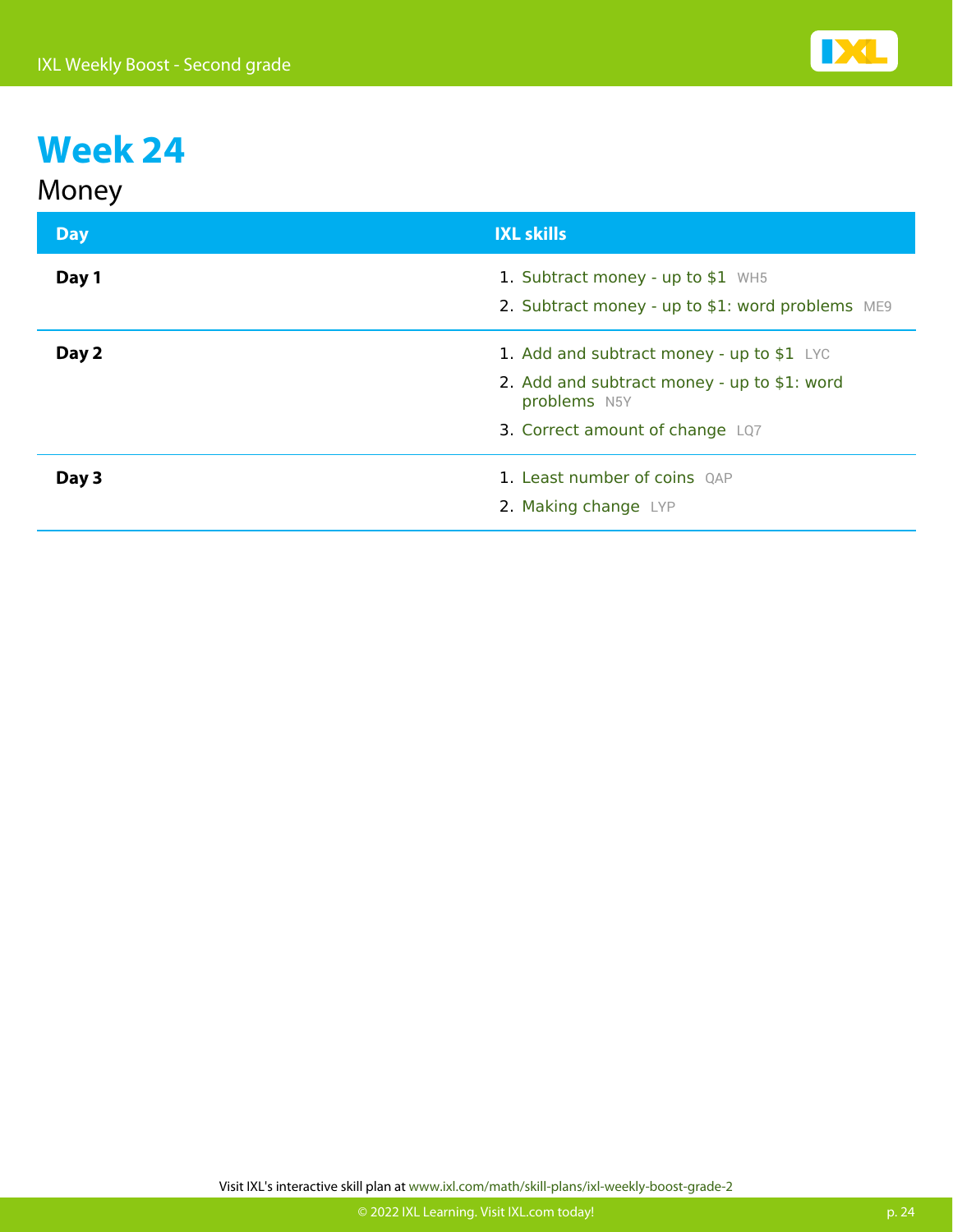| Im |  |
|----|--|
|    |  |

| <b>Day</b> | <b>IXL skills</b>                                         |
|------------|-----------------------------------------------------------|
| Day 1      | 1. Match analog clocks and times D9K                      |
|            | 2. Match digital clocks and times 36N                     |
|            | 3. Read clocks and write times: hour and half<br>hour AQW |
| Day 2      | 1. Match analog and digital clocks HKL                    |
|            | 2. Read clocks and write times K7F                        |
| Day 3      | 1. A.M. or $P.M.$ EJV                                     |
|            | 2. Compare clocks UFP                                     |
|            | 3. Read a calendar I ZXK                                  |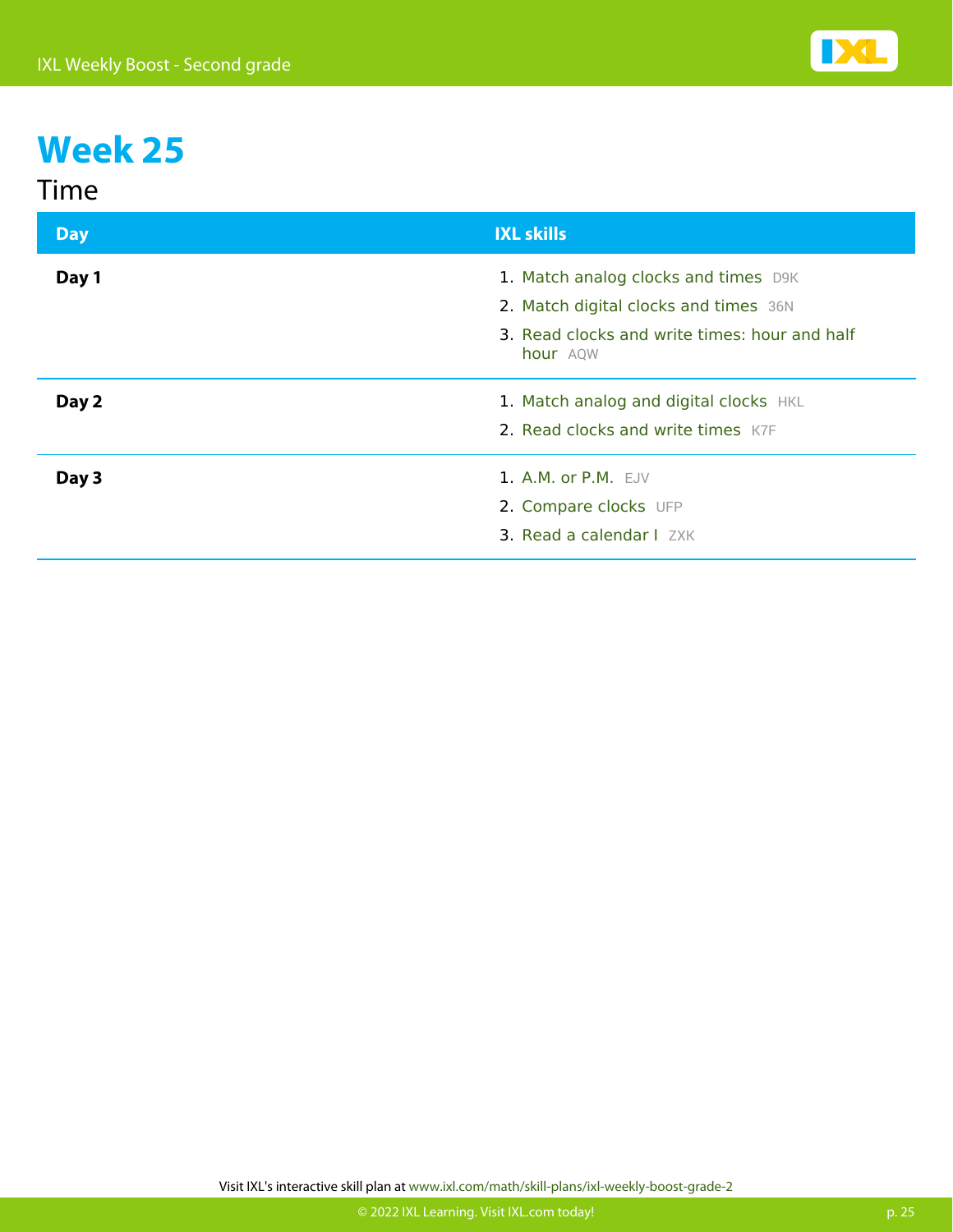#### Data and graphs

| <b>Day</b> | <b>IXL skills</b>                                                                                     |
|------------|-------------------------------------------------------------------------------------------------------|
| Day 1      | 1. Interpret line plots HY6<br>2. Create line plots F2U                                               |
| Day 2      | 1. Interpret pictographs I QDT<br>2. Create pictographs I NM5                                         |
| Day 3      | 1. Interpret bar graphs I RPD<br>2. Which bar graph is correct? BMG<br>3. Interpret bar graphs II 8CH |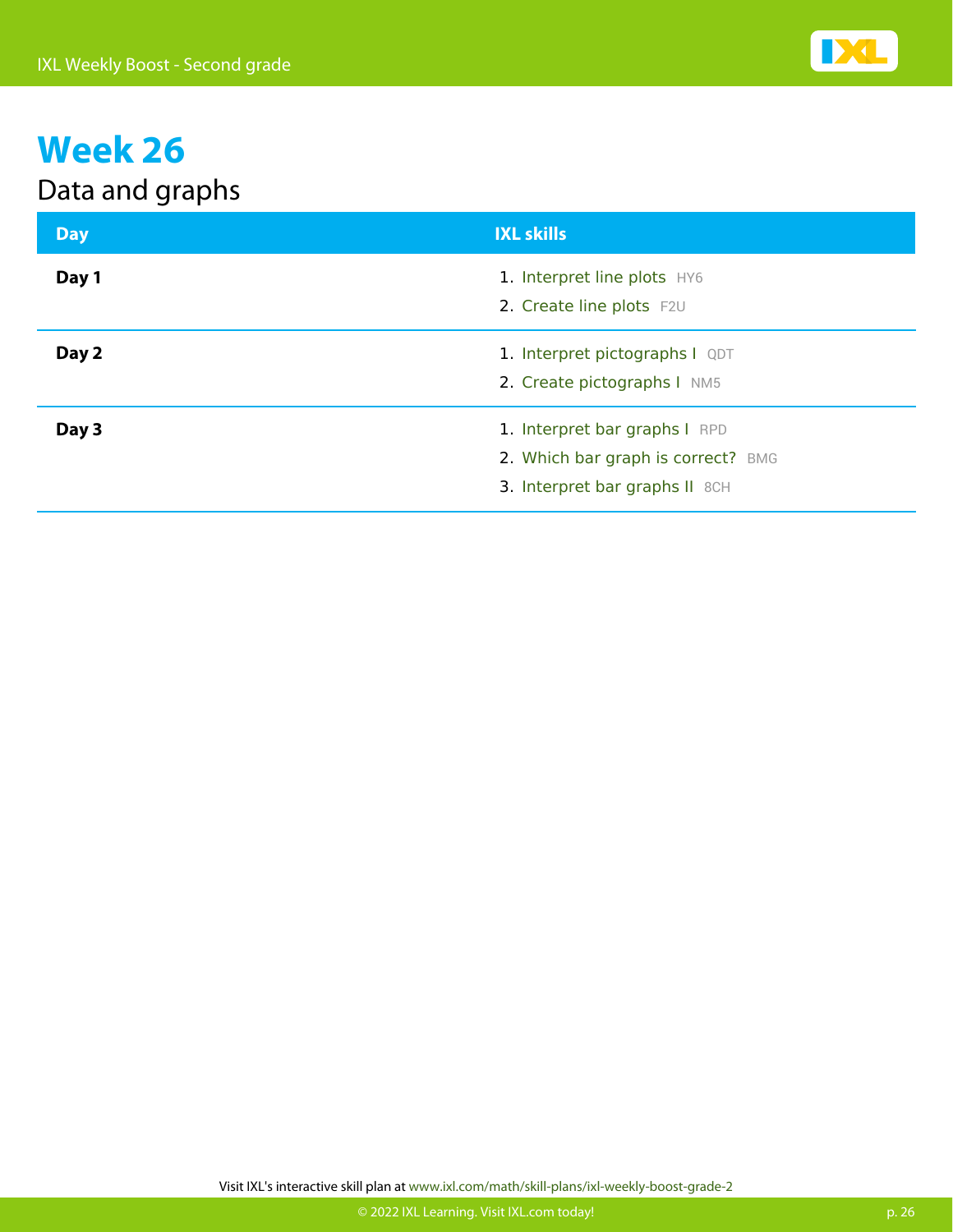

#### Two-dimensional shapes

| <b>Day</b> | <b>IXL skills</b>                                                             |
|------------|-------------------------------------------------------------------------------|
| Day 1      | 1. Name the two-dimensional shape 2FK<br>2. Select two-dimensional shapes DWL |
| Day 2      | 1. Count sides and vertices EAQ<br>2. Compare sides and vertices G9N          |
| Day 3      | 1. Compose two-dimensional shapes QPK<br>2. Symmetry PG9                      |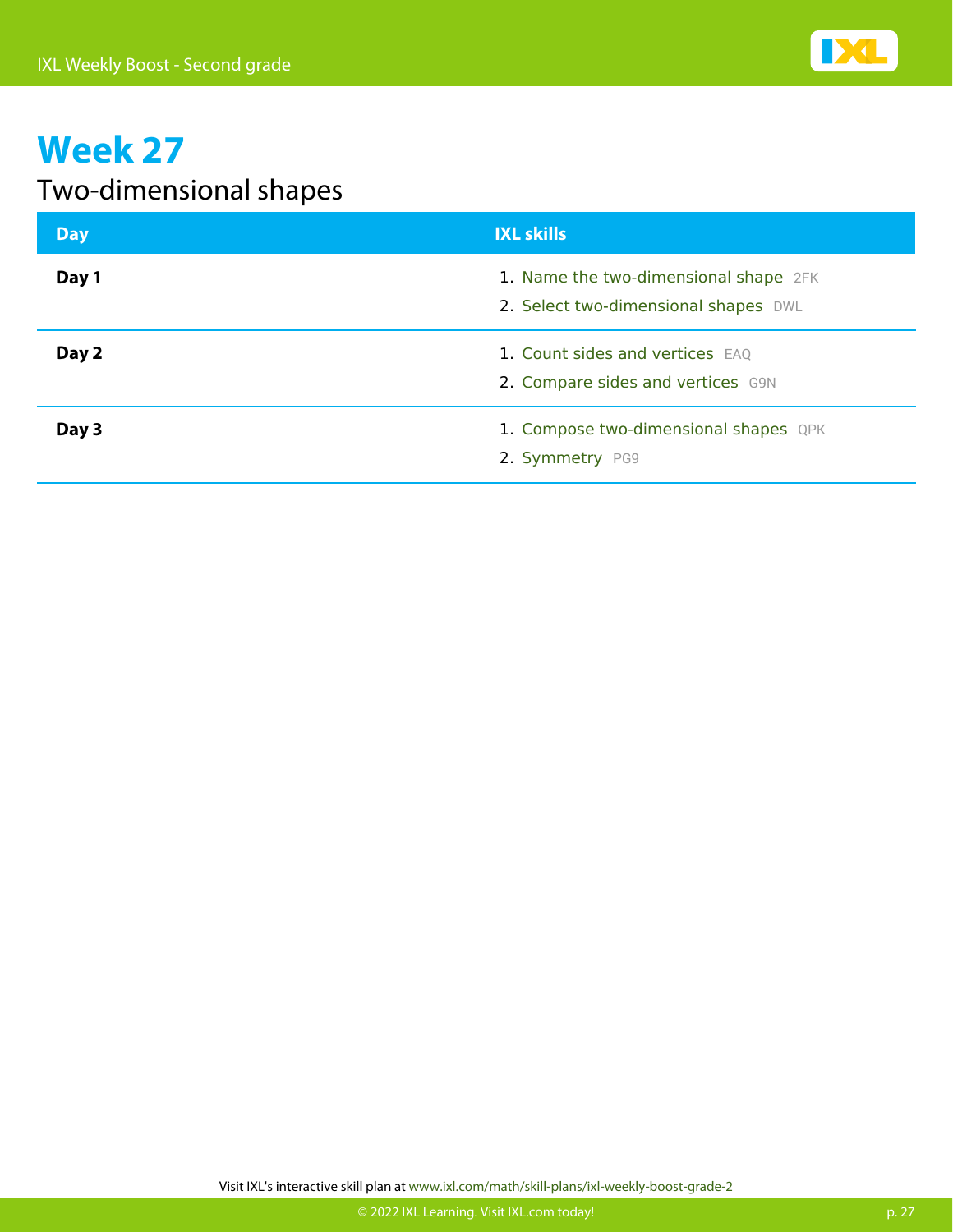

#### Three-dimensional shapes

| <b>Day</b> | <b>IXL skills</b>                                                                                                                     |
|------------|---------------------------------------------------------------------------------------------------------------------------------------|
| Day 1      | 1. Name the three-dimensional shape 9E9<br>2. Cubes K6N<br>3. Select three-dimensional shapes FAL                                     |
| Day 2      | 1. Count vertices, edges, and faces X72<br>2. Compare vertices, edges, and faces DPT                                                  |
| Day 3      | 1. Identify faces of three-dimensional shapes QSR<br>2. Identify shapes traced from solids MRD<br>3. Shapes of everyday objects I 9VC |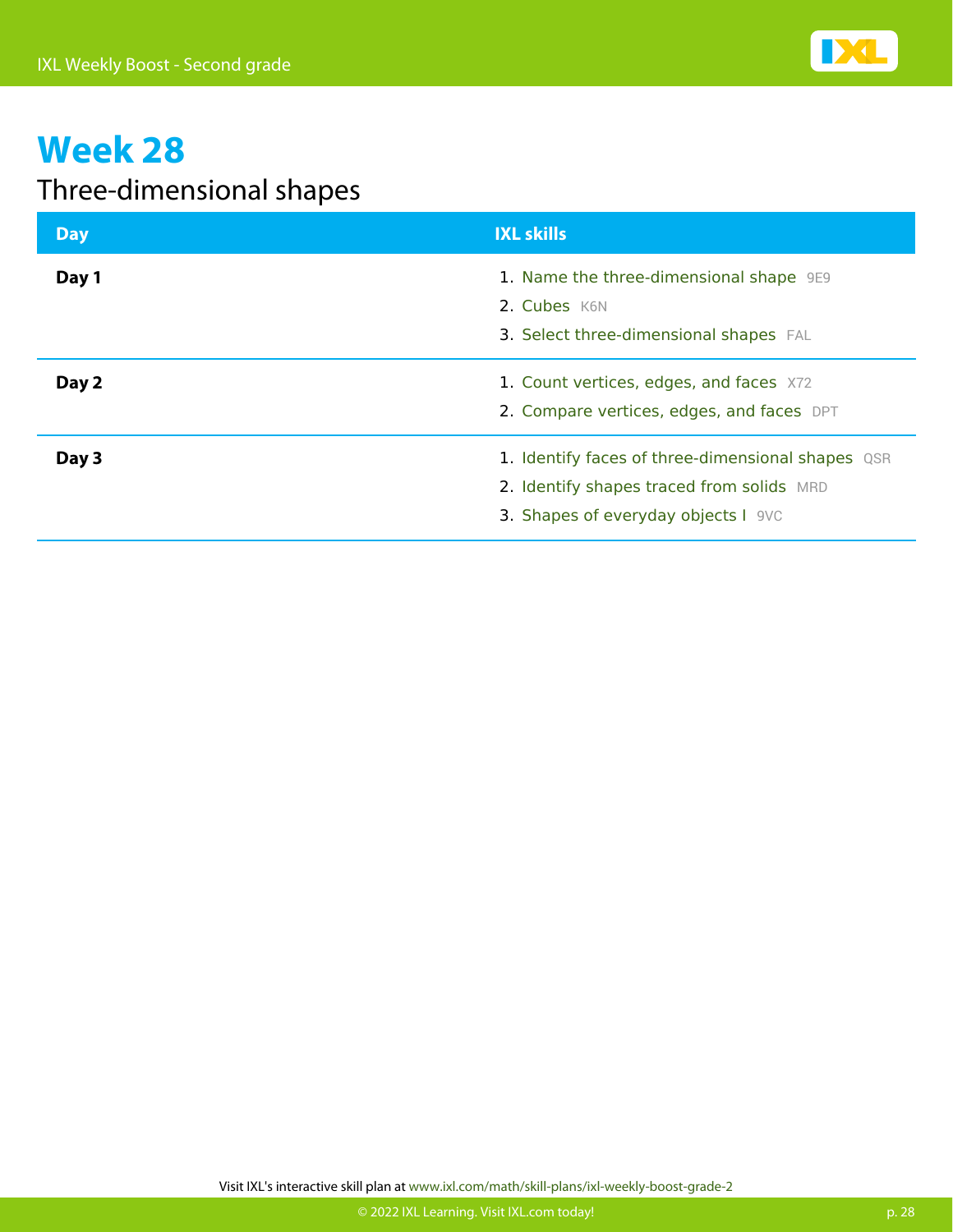

#### Geometric measurement

| <b>Day</b> | <b>IXL skills</b>                                                                                                                  |
|------------|------------------------------------------------------------------------------------------------------------------------------------|
| Day 1      | 1. Perimeter NP9<br>2. Perimeter: word problems EL7                                                                                |
| Day 2      | 1. Tile a rectangle with squares 2VD<br>2. Area $73H$                                                                              |
| Day 3      | 1. Select figures with a given area KLV<br>2. Create figures with a given area $XQT$<br>3. Create rectangles with a given area G6Y |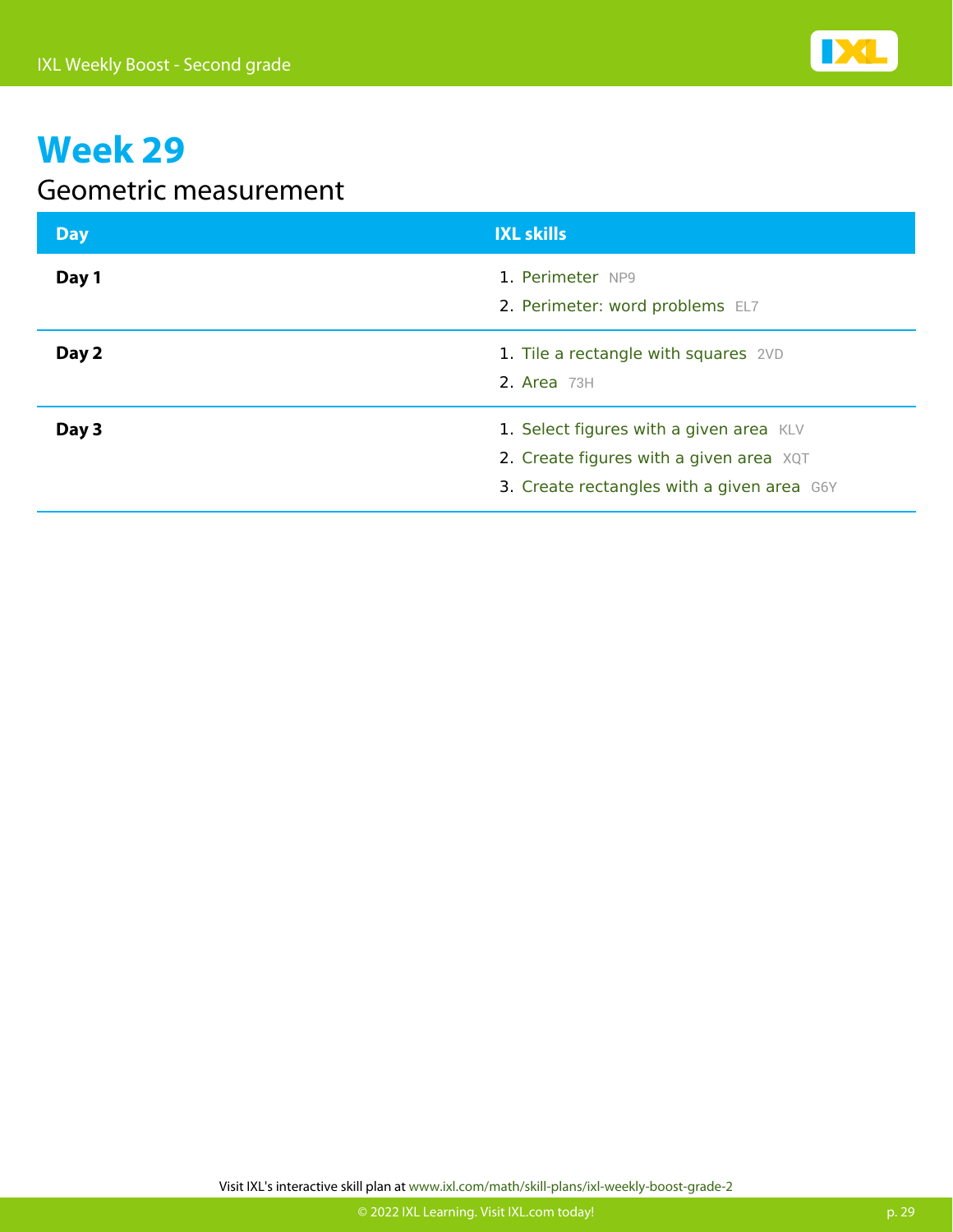#### Fractions

| <b>Day</b> | <b>IXL skills</b>                                 |
|------------|---------------------------------------------------|
| Day 1      | 1. Equal parts H5R<br>2. Identify halves EZ2      |
| Day 2      | 1. Identify thirds EMA<br>2. Identify fourths V5Q |
| Day 3      | 1. Identify halves, thirds, and fourths 24W       |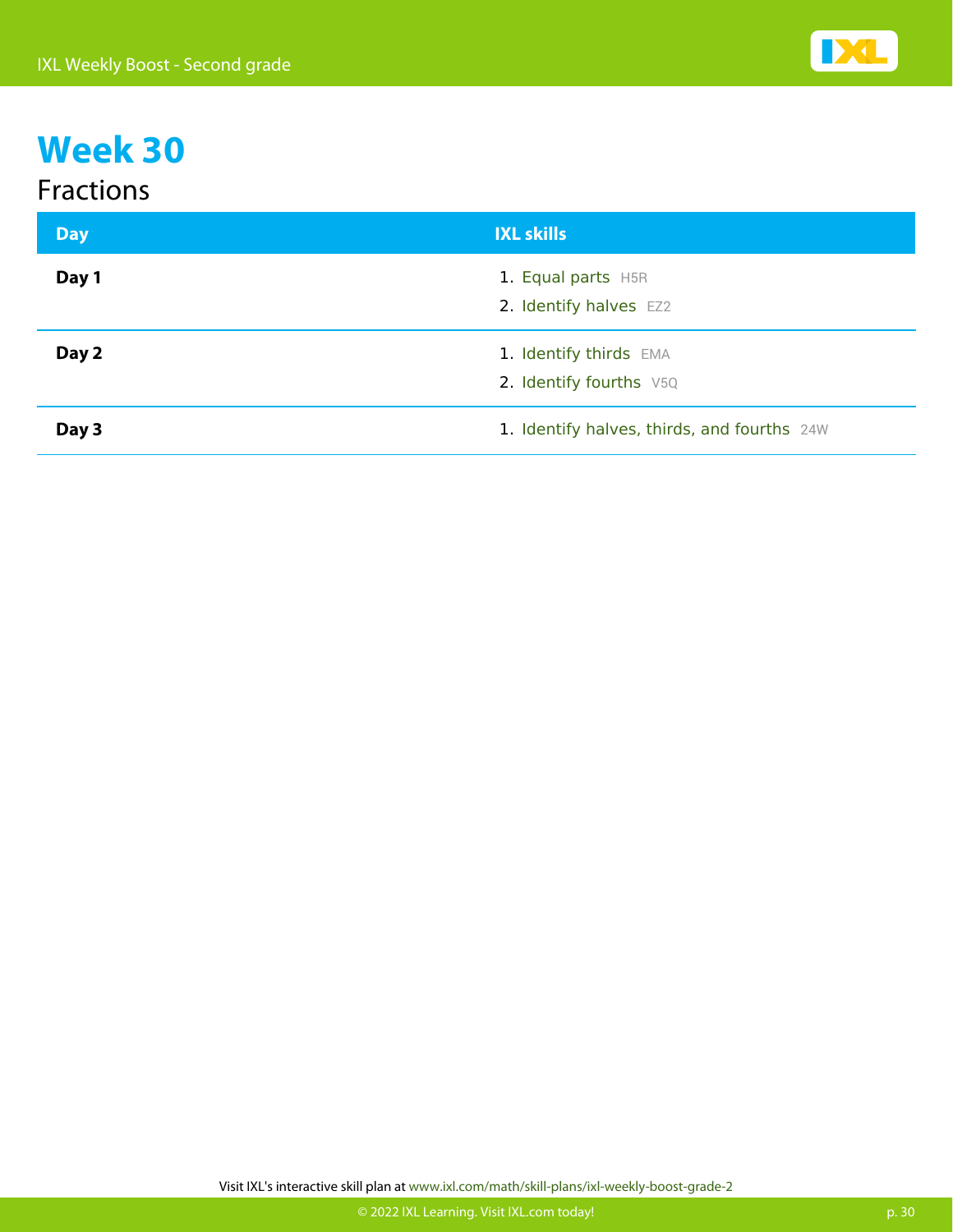#### Fractions

| <b>Day</b> | <b>IXL skills</b>                                              |
|------------|----------------------------------------------------------------|
| Day 1      | 1. Make halves XME<br>2. Make thirds 65F                       |
| Day 2      | 1. Make fourths QZ9<br>2. Make halves, thirds, and fourths QD2 |
| Day 3      | 1. Make halves, thirds, and fourths in different<br>ways 6SG   |